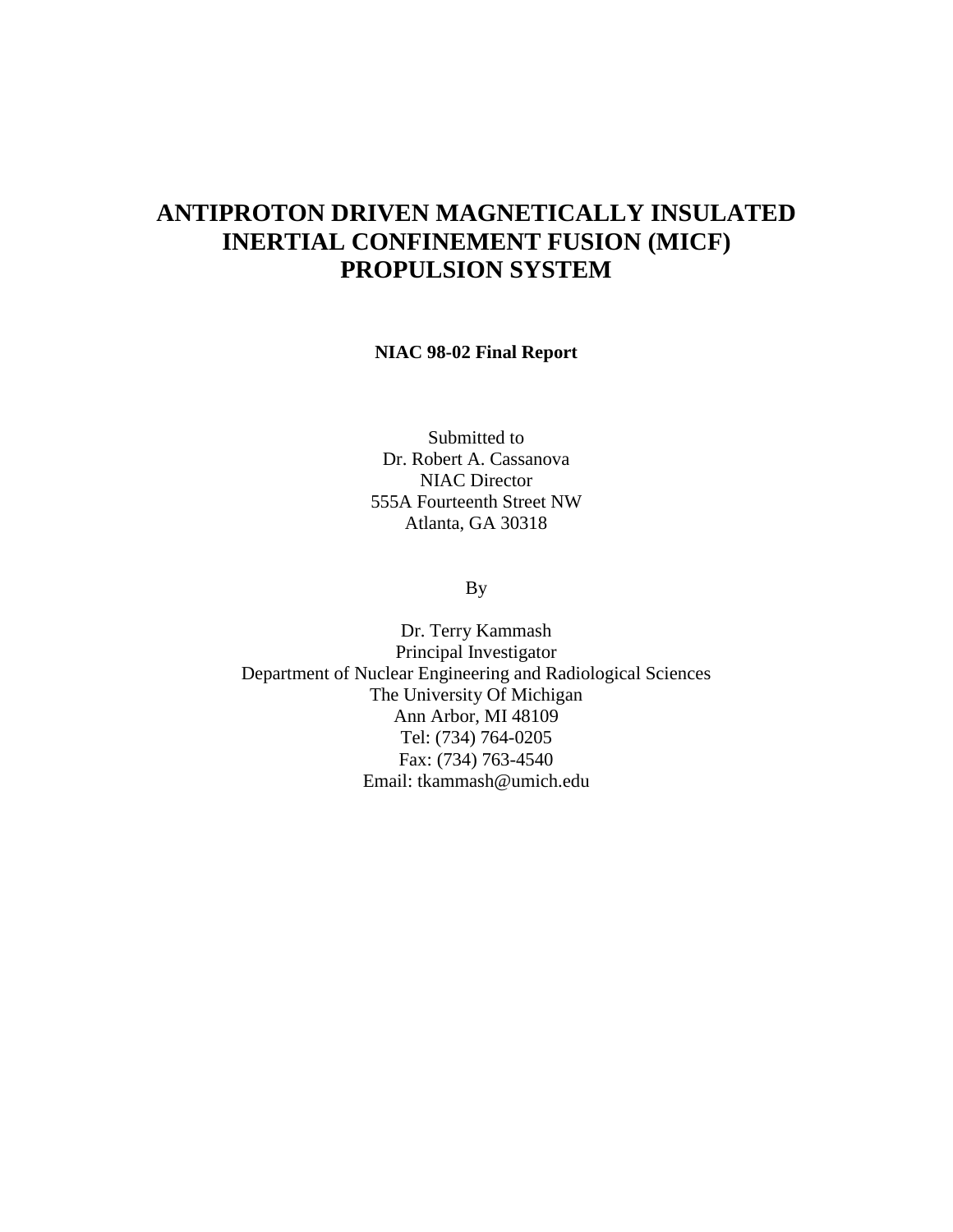#### **Abstract**

A comprehensive model of the plasma dynamics in MICF and how that translates into the propulsive capability of the system was developed in this Phase I research effort. Using the fundamentals of plasma physics, the time evolution of a fusion plasma generated in a spherical pellet by an incident laser or particle beam is followed from initiation to termination for the purpose of calculating that all important quantity known as the "fusion gain factor Q". The higher the gain, the larger the energy content of the plasma at the end of the burn, and the larger is the velocity of the plasma particles as they emerge through the magnetic nozzle to produce the thrust. The main feature that distinguishes MICF from other inertial fusion systems is the self-generated magnetic field that serves to thermally insulate the plasma from the metal shell that physically contains it during the burn. Such a field is shown to scale directly with the square root of the plasma temperature and inversely with the spot diameter at the point of beam incidence, and its decay time has a direct bearing on the plasma lifetime in the system. The confinement time is determined by the time it takes the shock wave, initiated at the inner surface of the metal shell at the time of beam incidence, to traverse the thickness of this shell. Since the speed of sound varies directly with the square root of the temperature of the medium and inversely with the square root of its density, its value in MICF is much smaller than in "implosion-type" inertial fusion due to the larger atomic mass of the shell, and its lower temperature that arises from the thermal insulation provided by the magnetic field. A set of coupled, time dependent particle and energy balance equations for all species in a multi-region target that includes the core plasma, the partially ionized fuel region separated from the core by the magnetic field, and a metal shell divided appropriately into three regions is solved to generate the gain factor. The solution accounts for particle and energy transport across the magnetic field in both directions, and for radiation transport from the core to the outer regions. Particles and energy diffusion across the field that includes classical and anomalous transport were incorporated in the analysis where it is shown that mild turbulence results in large gains that can be attributed to a more efficient fueling by this process. Gains ranging from several hundreds to several thousands are found to be feasible in MICF depending on the target design and the incident energy. A nanogram of antiprotons is shown to be sufficient to ignite a typical MICF target and, in a propulsion system, this could generate a specific impulse of about a million seconds and a thrust of more than  $10<sup>4</sup>$  Newtons if a rep rate of 10 Hertz is used. These propulsive capabilities are considered crucial for interstellar and some interplanetary missions.

An additional objective of the phase I research is the generation of data that can be used in designing targets for the purpose of conducting experiments in a phase II work plan that will validate the theory and analysis carried out in phase I. With minor modifications, the equations developed for a reactor can be used to predict the plasma dynamics in a target with a fuel that generates little or no fusion energy, e.g., DD at a relatively low temperature but capable of producing detectable magnetic fields upon illumination by carefully chosen laser and/or particle beams such as energetic protons. It will also allow for measurements of confinement time and other relevant signatures such as neutron production which can be sizable even at modest temperatures. The eventual utilization of antiprotons to produce meaningful plasma in MICF targets must await the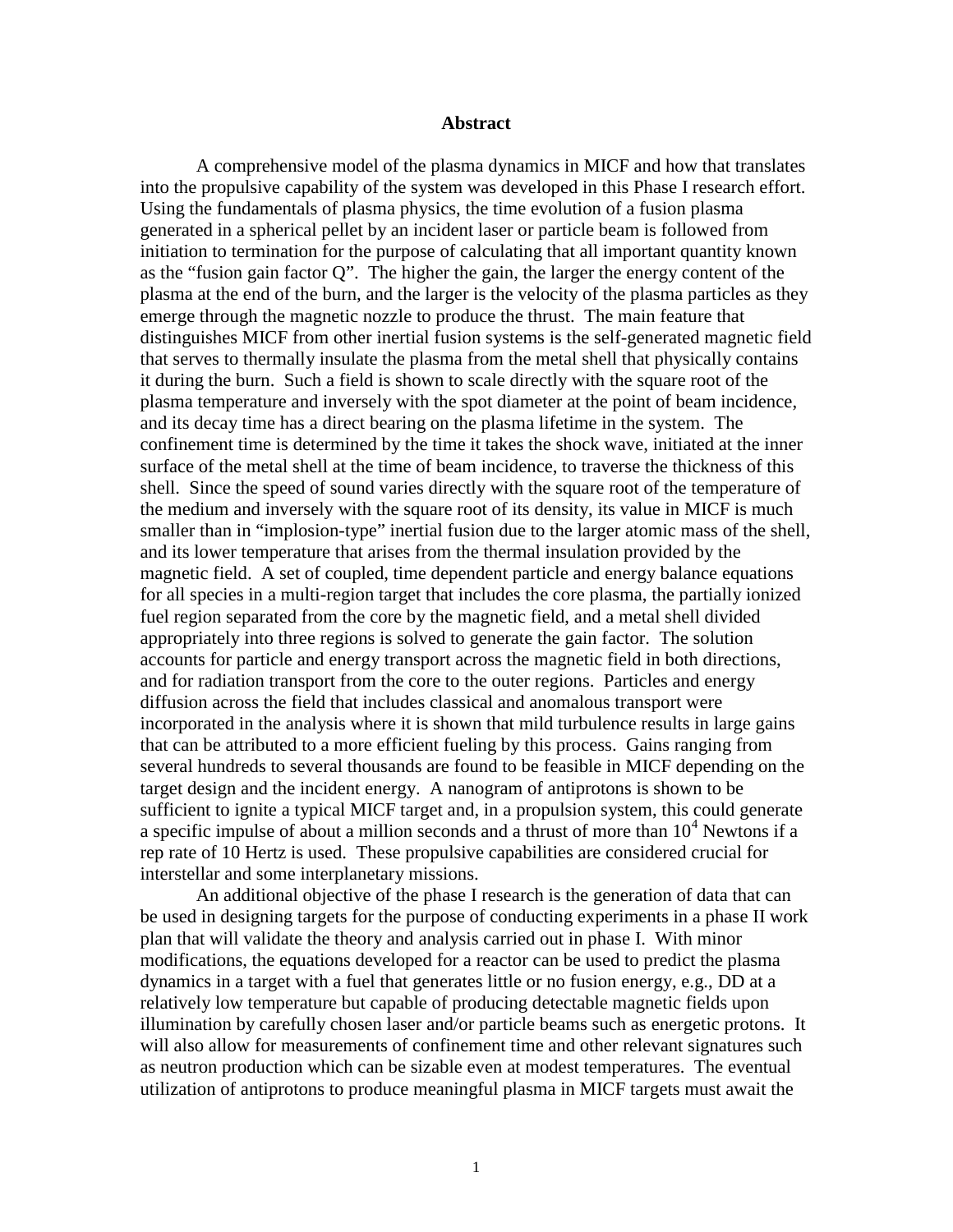construction of traps for these particles currently under development at NASA's Marshall Space Flight Center.

## **1.0 Introduction**

## **1.1 Executive Summary**

NASA's challenges of interplanetary manned missions in the early part of the next century along with robotic interstellar missions such as the so-called "precursor mission" to the Oort Cloud at 10,000 AU in less than 50 years require propulsion systems that can produce specific impulses in the  $10^5 - 10^6$  seconds range and thrusts in the tens to hundreds of kilonewtons. This automatically eliminates from consideration conventional propulsion systems and some of the advanced concepts such as nuclear thermal and gas core fission systems due to the small specific impulses they produce. With pure antimatter annihilation propulsion still very far in the future, fusion reactions with the next largest energy production per unit mass  $\left(\sim 10^{14} \text{ J/kg}\right)$  offer the most promising approaches to this challenge. Of particular interest is the antiproton-driven Magnetically Insulated Inertial Confinement Fusion (MICF) Concept because of its capability of meeting these demanding requirements and simultaneously lending itself to a near-term development due to current understanding of its underlying physics principles.

The Magnetically Insulated Inertial Confinement Fusion (MICF) Concept combines the favorable aspects of both magnetic and inertial fusion in that physical containment of the plasma is provided by a metallic shell such as tungsten or gold, while its thermal energy is insulated from that shell by a self-generated magnetic field. Fusion reactions in this device can be triggered by laser or particle beams that enter the target pellet through a hole to ablate the fuel-coated inner wall and form a hot plasma. The lifetime of such a plasma is dictated by the time it takes the shock wave initiated at the time of beam incidence to traverse the shell's thickness. This is estimated to be typically about 100 nanoseconds which is two orders of magnitude longer than "implosion" type inertial fusion, and that translates into longer fusion burn and greater energy multiplication. In a propulsion system, it is envisioned that MICF pellets injected into a reaction chamber will be zapped by a beam of antiprotons to initiate the fusion reactions and subsequently allowing the reaction products to exhaust through a magnetic nozzle to produce the desired thrust. This study has shown on the basis of established plasma physics laws that such a propulsion system has the capability of opening up revolutionary NASA mission scenarios for future interplanetary and interstellar spacecraft. The unique features of this concept with regard to future space travel opportunities are:

- The ability to generate very large fusion energy gains that translate into specific impulses on the order of a million seconds.
- The ability to capitalize on present day technology in the manufacture of fusion fuelcoated targets currently used in inertial fusion research for terrestrial power.
- The flexibility in target design to meet specific mission requirements. This can be accomplished by varying the proportions of the fusion fuel and the metal shell to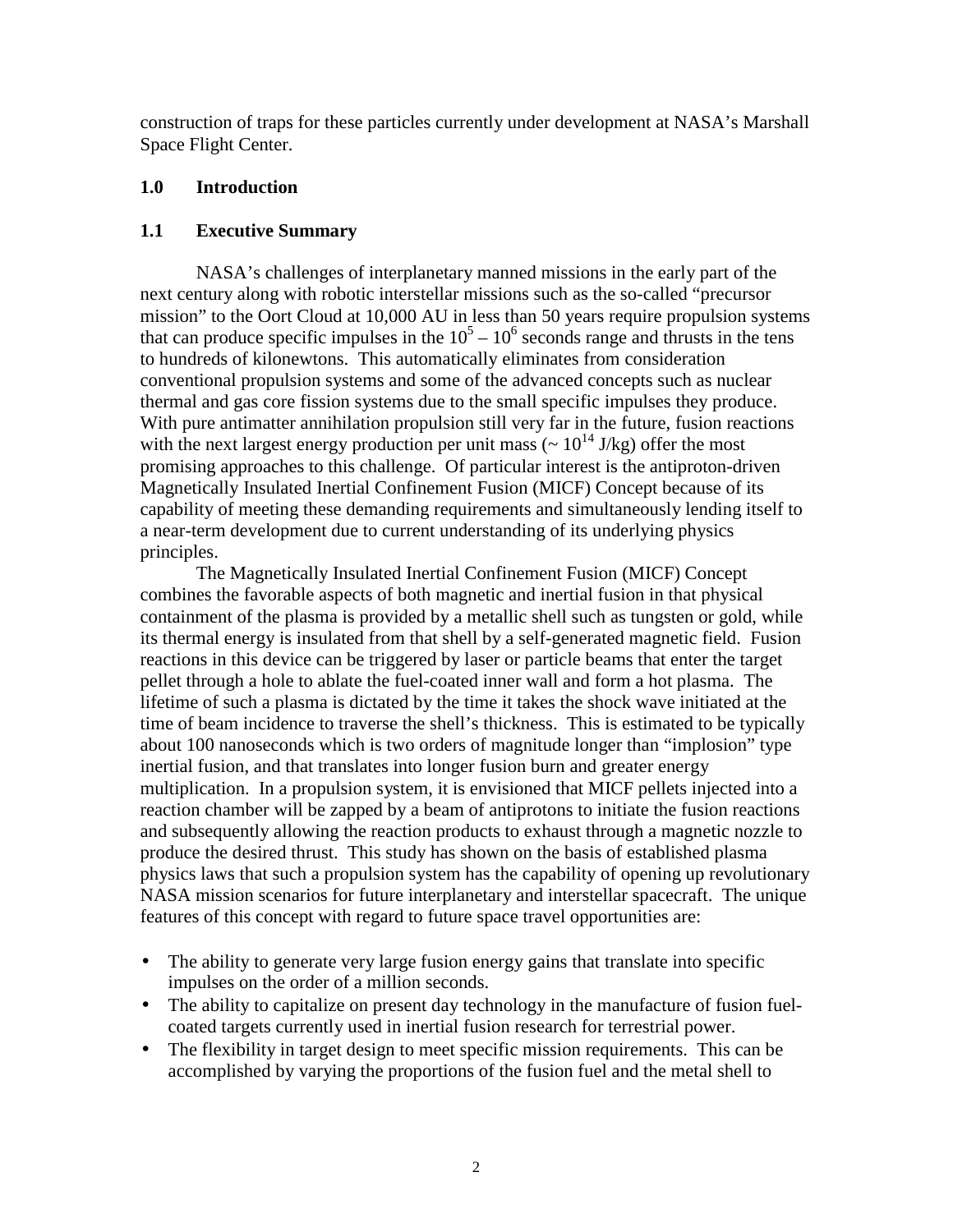increase either the specific impulse or the thrust, i.e., to make the propulsion system a variable specific impulse, variable thrust device.

- The potential of making a low mass, comparatively low cost system that can be run by a small amount of antiprotons as opposed to massive and complicated laser drivers or particle drivers that require larger accelerators.
- The ability to generate large thrusts ( $\sim 10^4 10^5$  Newtons) by careful selection of rep rates which in turn could allow a 10,000 AU mission to be accomplished in less than 50 years.

Some assumptions were employed in the analysis carried out in phase I which lead to the conclusions cited above. They must, however, be validated through experimentation to be proposed in phase II. These include:

- Verification of the generation of large magnetic fields in MICF targets.
- The scaling of these fields with plasma properties, and with target and incident-beam properties.
- Minimization of plasma loss through the hole through which the incident beam enters.
- In the absence of availability of antiprotons in the near future, the response of these targets to, say, proton beams of average energy of  $\sim 1$  MeV.
- The degree and methods of focusing needed for such particle beams to enter the small holes in the tiny pellets.
- Identification of the particle transport across the magnetic field within the pellet, whether classical or anomalous, and the conditions that may enhance or inhibit each.
- Identification and/or discovery of unexpected phenomena that may impact the propulsive capability and performance of an MICF propulsion system.

## **1.2 Background and Rational**

In recent years, NASA has set a number of challenging and ambitious mission goals for space exploration in the early part of the next century. These include manned missions to Mars in several months instead of several years, and some robotic interstellar missions to 10,000 AU in less than 50 years. As pointed out earlier, most of these interplanetary and interstellar missions require propulsion systems that can deliver specific impulses in the range of  $10^5 - 10^6$  seconds and thrusts in the tens to hundreds of kilonewtons. These are the very parameters that distinguish current from future propulsion systems and as Fig. 1 reveals, that classification is a meaningful and an informative one. If one adopts a simply trajectory consisting of a continuous burn acceleration/deceleration at a constant thrust for such missions, then it can be readily shown from the standard non-relativistic rocket equation that the round trip time,  $\tau_{RT}$ , can be expressed $^{(1)}$  by

$$
\tau_{RT} = \frac{4D}{gI_{sp}} + 4\sqrt{\frac{Dm_f}{F}}
$$
 (1)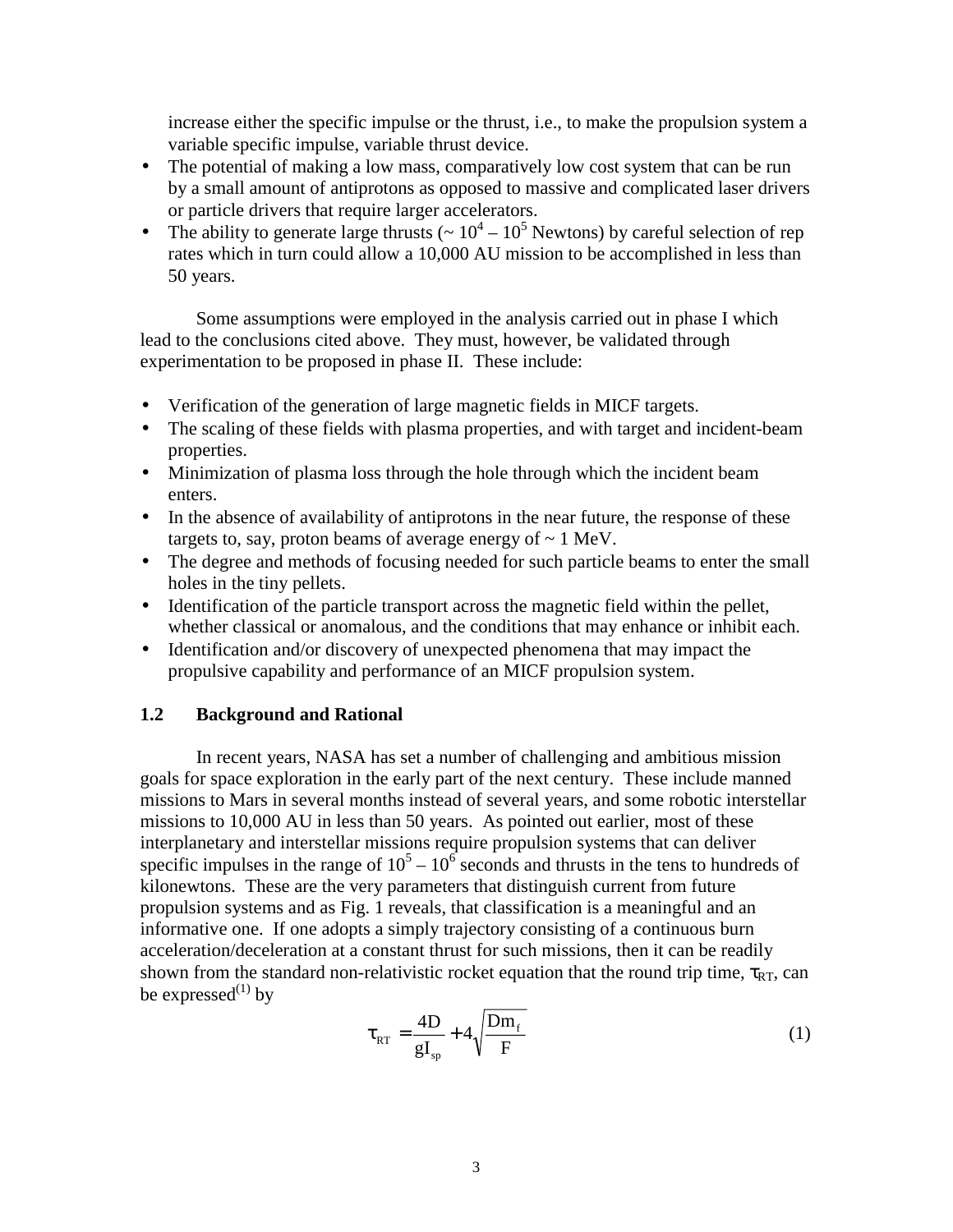where D is the one way distance between the travel points, g the earth's gravitational acceleration,  $m_f$  the dry mass of the vehicle, F the thrust. The inverse dependence of



Fig. 1: Specific Impulse vs. Jet Power for Different Propulsion Systems

travel time on  $I_{sp}$  and F reveals dramatically the desirability of having both of these parameters as large as possible and feasible. Fig. 1 shows that present day chemical propulsion is capable of producing large thrusts but at a modest  $I_{sp}$  of about 450 seconds. Moreover, a great deal of propellant is required to lift the propellant itself up thereby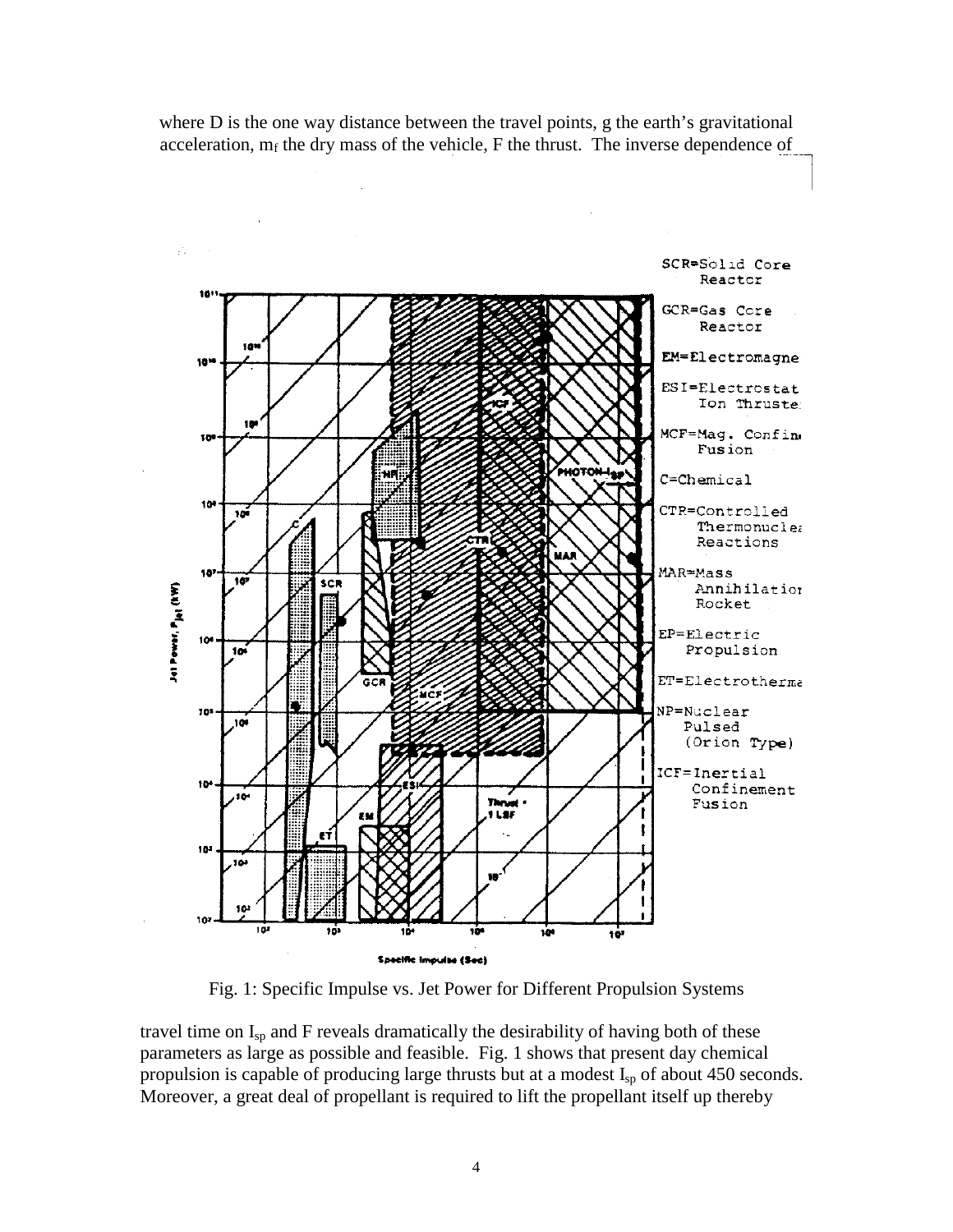limiting the amount of payload that can be transported into space. Solid core fission rockets are capable of  $I_{sp} \sim 1000$  seconds only due to the temperature limitations of its solid fuel elements. They are, however, capable of generating large thrusts, but they also must carry a great deal of propellant to compensate for the modest I<sub>sp</sub>. The gas core fission rocket avoids the temperature limitations of SCR by using the fissionable fuel in a gaseous and indeed ionized form. It has been theoretically predicted<sup> $(2)$ </sup>, however, that such systems are capable of producing  $I_{\rm{sp}}$ 's of about 2000 – 3000 seconds but major physics and engineering problems stand in the way of achieving these propulsive capabilities. It is also evident from Fig. 1 that next to the antimatter annihilation systems, fusion (CTR) occupies the largest domain in the propulsion parameter space of  $I_{\text{sp}}$  and jet power (including thrust), and as we shall see, the MICF system falls well within the shaded region identified as ICF or inertial confinement fusion.

## **2.0 Advanced Concept Description**

## **2.1 Major Attributes of MICF**

The effectiveness of MICF as a propulsion system resides with its ability to generate large energy magnification through fusion reactions that translate into very large particle escape velocities and correspondingly large specific impulses. This appears to be quite achievable in MICF pellets due to the presence of a large self-generated magnetic field that serves to thermally insulate the plasma from the metal shell that physically contains it. When a laser or a particle beam enters the target through a small hole, as depicted in Fig. 2, it ablates the fuel-coated inner wall not only at the spot of incidence but throughout the region as a result of photon scattering during the illumination process. If high enough energy is delivered by the incident beam, a hot plasma is created in the core which can immediately begin to undergo fusion reactions and produce energy. At the time of beam incidence, a shock wave is also set up at the inner face of the metal shell that begins instantly to traverse that medium outward. Its velocity is dictated by the density and the temperature of the shell, and the time it takes this sound wave to reach the outer surface constitutes the confinement time of the plasma within. This is estimated to be about 100 nanoseconds which is two orders of magnitude larger than that of implosion-type inertial fusion systems. Because of this long confinement time, more fusion reactions take place that result in greater magnification of the incident energy and a hotter plasma at the end of the burn. End of the burn is reached when the shock wave reaches the outer surface of the metal shell at which time the physical integrity of the pellet is no longer preserved and disassembly takes place. As the analysis below will show, energy gains ranging from several hundreds to a few thousands are achievable depending on pellet design and incident energy. This gain ultimately manifests itself in very energetic particles that emerge through the magnetic nozzle of a reaction chamber delivering  $\sim 10^6$  seconds of specific impulse.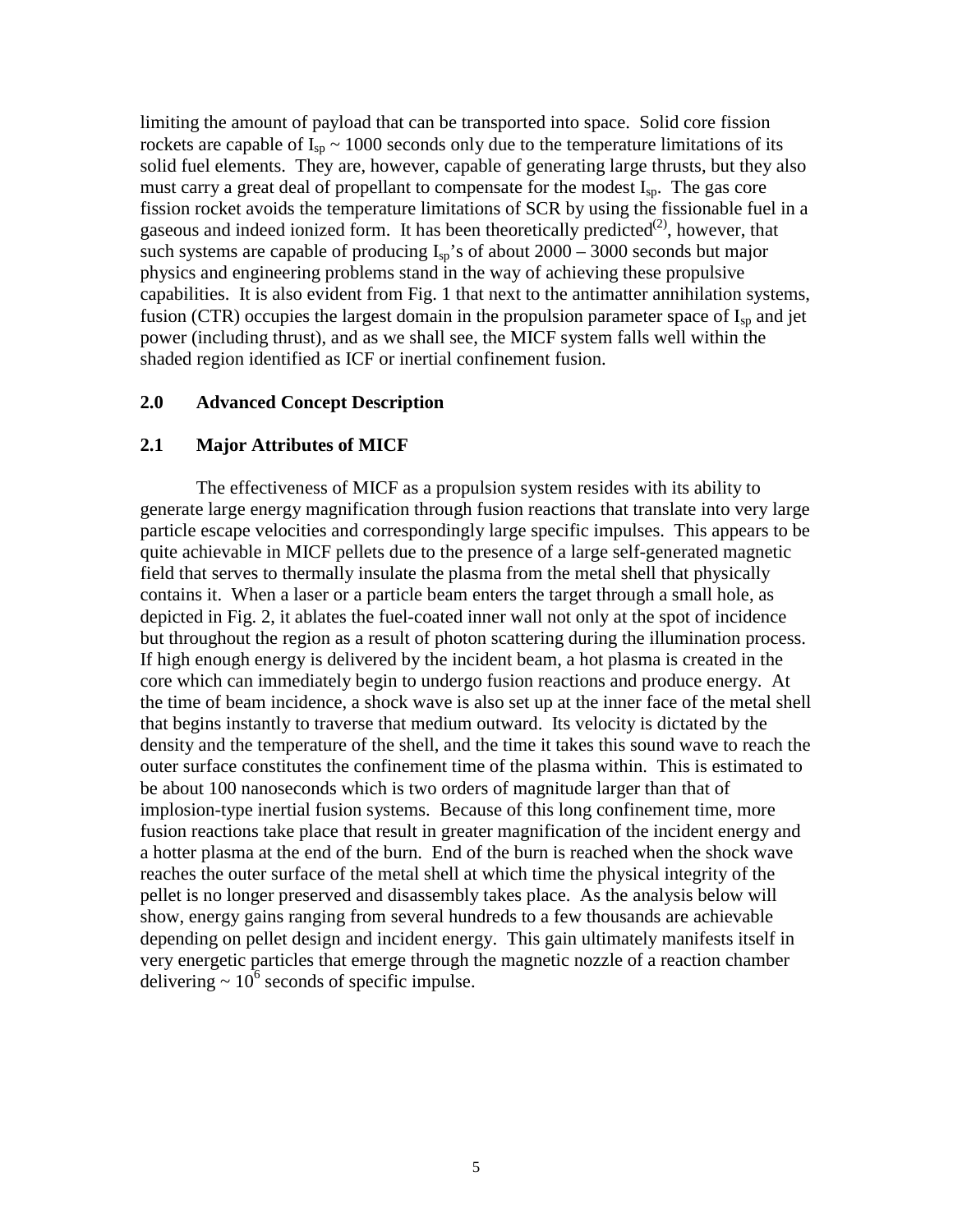## **2.2 Detailed Technical Analysis**

A mathematical formulation of the plasma dynamics in MICF follows the time evolution of the following sequence of events. Initially, the target pellet will consist of a



Fig. 2: Schematic of (1) Plasma Formation and (2) Magnetic Field Formation in MICF

metallic outer shell of outer radius  $r_{\text{max}}$ , coated internally by a layer of solid fuel with a central cavity of radius  $r_0$ . An incident beam ablates a portion of the fuel layer to form the core plasma and probably leaves the remainder of the fuel layer in a vaporized, partially ionized state. This partially ionized fuel layer we call the "halo". The outer radius of the halo is designated by  $r_1$ . Fig. 2(1) shows the three regions at a time when the beam is illuminating the interior.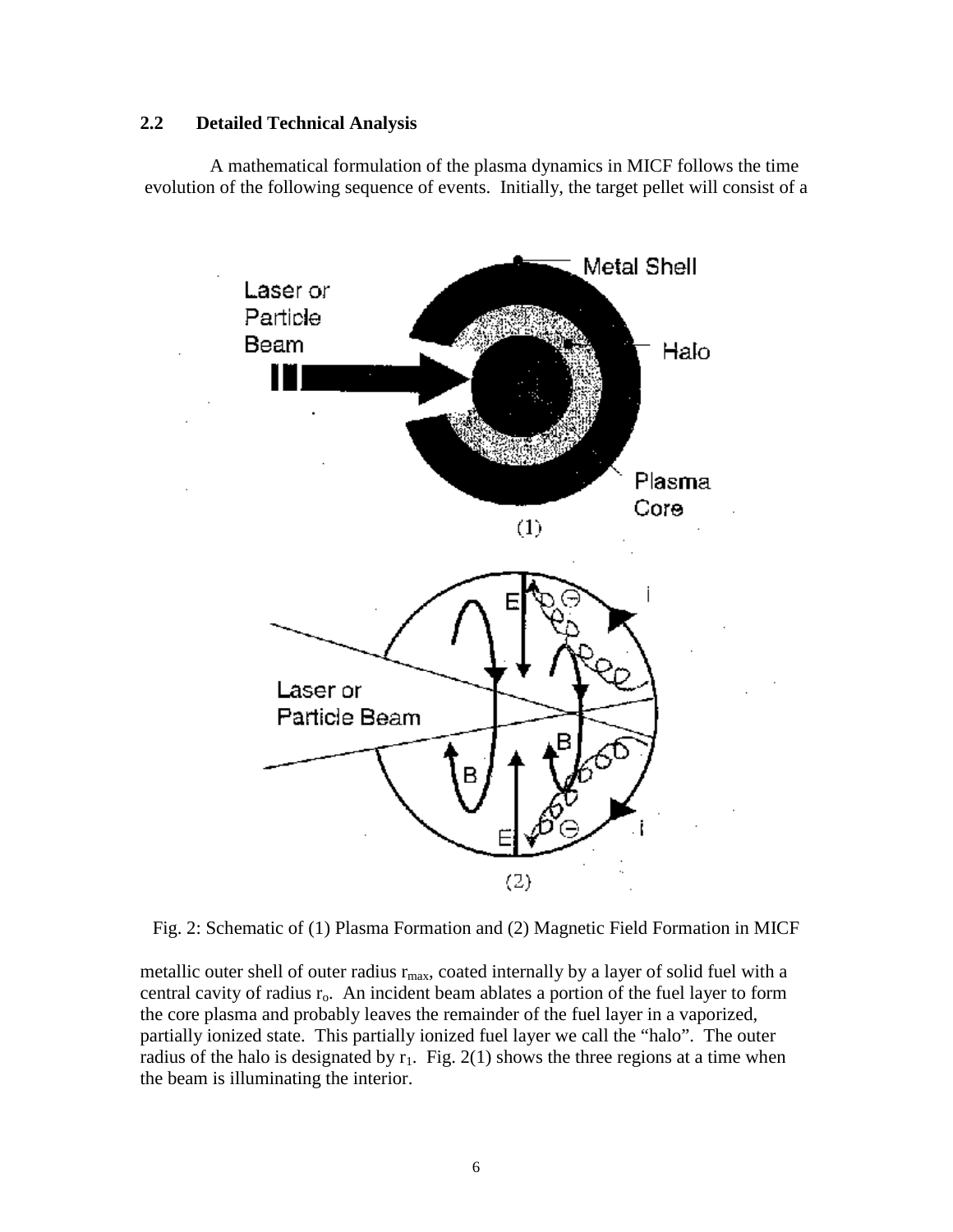By writing down a set of quasi one-dimensional time dependent balance equations for the constituents of a deuterium-tritium (DT) plasma and an appropriate number of fast alpha energy groups, we assess the reactor aspect of MICF by calculating the energy gain factor Q and identifying the relevant parameters that could lead to its enhancement. We allow for classical and anomalous diffusion across the magnetic field for the hot core plasma and the cooler plasma in the halo region and find that Q-values in the hundreds to thousands are achievable if certain assumptions are made regarding initial plasma parameters and refueling rates.

We assume that the hole through which the beam enters the pellet interior is small enough so that the resulting plasma is effectively spherically symmetric. The incident beam may not deposit all of its energy at the point where it strikes the interior wall; some of it may be reflected, but since the entry hole is small, it will remain within the cavity and eventually be absorbed elsewhere on the wall. Thus, we therefore assume that the wall temperatures are also spherically symmetric. Certainly, this symmetry should be reasonable once the beam is turned off and the fusion plasma becomes the sole source of energy for the system. It will also be assumed that the plasma is nearly uniform in the radial direction, with a sharp boundary where it meets the halo; the magnetic field is assumed to be trapped in a narrow gap between those two regions. We again assume that the halo is uniform in density, temperature, and (partial) ionization fraction. We treat the metal shell as having three regions, each of which is inertially uniform: the innermost of these is considered to be partially ionized; the second, which is bounded on its outer edge by the propagating shock wave, is treated as un-ionized but with a density and temperature which may vary with time; the third, outermost region is outside the shock wave and is assumed to be unaffected by the events within.

#### **2.3 Basic Equations and Analysis**

We treat the core plasma region as having three thermalized species: fuel ions, electrons, and alpha particles, plus an arbitrary number of fast alpha energy groups. The fuel ions have mass  $m_f$ , density  $n_f$ , and temperature  $T_f$ . Similarly, the electrons have mass  $m_e$ , density n<sub>e</sub>, and temperature T<sub>e</sub>, while the thermal alphas have mass  $m_\alpha$ , density  $n_\alpha$ , and temperature  $T_{\alpha}$ . There are k<sub>max</sub> fast alpha groups (also with mass m<sub>α</sub>). For each group  $1 \le k \le k_{\text{max}}$ , the density is  $n_k$  and the energy is  $E_k$ . The various energies  $E_k$  are preset constants which do not vary with time; changes in the fast alpha energy distribution are accomplished by varying the densities  $n_k$ .

#### **2.3.1 Fuel Ions**

$$
\frac{\mathrm{d}}{\mathrm{d}t} \left\{ \frac{4}{3} \pi r^3 n_{\mathrm{f}} \right\} = -\frac{4}{3} \pi r^3 \left\{ \frac{1}{2} n_{\mathrm{f}}^2 \left\langle \sigma v \right\rangle_{\mathrm{f}} \right\} + 4 \pi r^2 \left\{ \Gamma_{\mathrm{r}} - \Gamma_{\mathrm{f}} \right\} \tag{2}
$$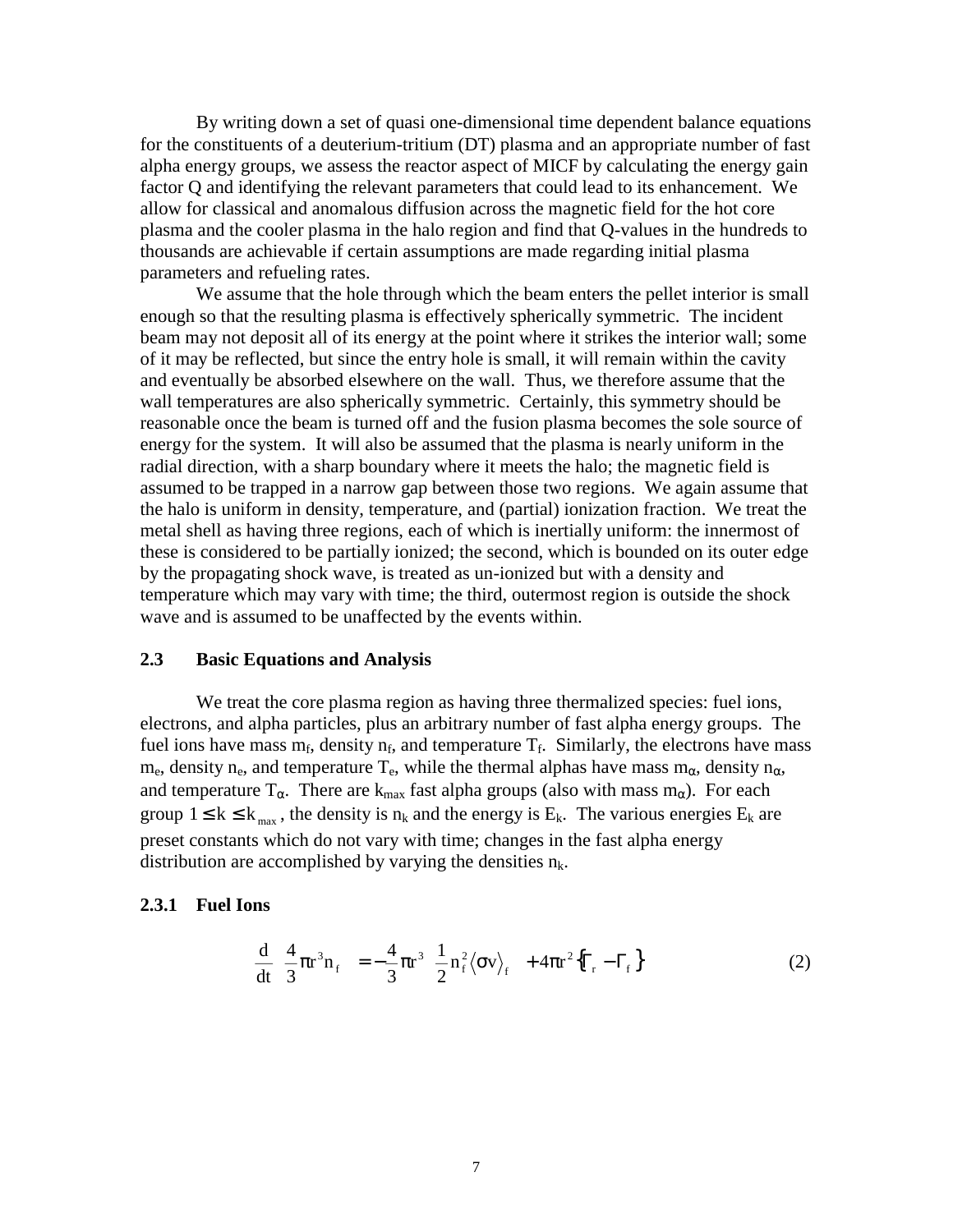$$
\frac{d}{dt} \left\{ \frac{4}{3} \frac{\pi r^3}{\gamma - 1} n_f T_f \right\} + 4\pi r^2 n_f T_f \frac{dr}{dt} =
$$
\n
$$
\frac{4}{3} \pi r^3 \left\{ \frac{3}{2} \frac{n_f n_e}{(n\tau)_{ef}} (T_e - T_f) + \frac{3}{2} \frac{n_f n_{\alpha}}{(n\tau)_{\alpha f}} (T_{\alpha} - T_f) + n_f \sum_{k=1}^{k_{max}} n_k \left( \frac{dE_k}{dt} \right)_f - \frac{3}{4} n_f^2 \langle \sigma v \rangle_f T_f \right\} + (3)
$$
\n
$$
4\pi r^2 (W_r - W_f)
$$

In these equations, r is the radius of the plasma core,  $\langle \sigma v \rangle_f$  is the velocityaveraged fusion reaction cross section,  $\Gamma_f$  and  $W_f$  the particle and energy fluxes respectively for fuel ions escaping from the plasma core, and  $\Gamma_r$  and  $W_r$  the particle and energy fluxes for the refueling fuel ions which cross the magnetic field region to enter the plasma core. The quantity  $(n\tau)_{\text{ef}}$  is the energy exchange time constant for the electron-ion interaction while  $(n\tau)_{\alpha f}$  is the corresponding one for the interaction between thermal alphas and fuel ions. The rate at which the k-th fast alpha group loses energy to the fuel ions is given by f k dt  $\frac{dE_k}{dt}$  $\overline{1}$  $\frac{dE_k}{dt}$ l  $\left(\frac{dE_k}{dt}\right)$ , and  $\gamma$  is the adiabatic constant whose value is taken to be 3  $\frac{5}{2}$ .

#### 2.3.2 **Electrons**

$$
n_e = n_f + 2(n_\alpha + n_{f\alpha})
$$
\n(4)

$$
\frac{d}{dt} \left\{ \frac{4}{3} \frac{\pi r^3}{\gamma - 1} n_e T_e \right\} + 4\pi r^2 n_e T_e \frac{dr}{dt} =
$$
\n
$$
\frac{4}{3} \pi r^3 \left\{ \frac{3}{2} \frac{n_e n_f}{(n\tau)_{\rm ef}} (T_f - T_e) + \frac{3}{2} \frac{n_e n_\alpha}{(n\tau)_{\rm ce}} (T_\alpha - T_e) + n_e \sum_{k=1}^{k_{\rm max}} n_k \left( \frac{dE_k}{dt} \right)_e - P_{\rm BC} \right\} +
$$
\n
$$
4\pi r^2 \left\{ \Gamma_r E_{\rm re} - (\Gamma_f + 2\Gamma_\alpha) E_{\rm le} \right\}
$$
\n(5)

In Eqs. (4) and (5),  $\Gamma_{\alpha}$  is the particle flux for alpha particles escaping from the plasma core.  $E_{re}$  is the average energy of an electron which diffuses across the magnetic field into the plasma core, while  $E_{le}$  is the average energy of an electron which diffuses out of the core.  $(n\tau)_{\alpha e}$  is the energy exchange time constant for electrons interacting with thermal alphas and e k dt  $\frac{dE_k}{dt}$  $\overline{\phantom{a}}$  $\left(\frac{dE_k}{dt}\right)$ l  $\left(\frac{dE_k}{dt}\right)$  the rate at which the k-th fast alpha group loses energy to the electrons.  $P_{BC}$  is the bremsstrahlung radiation per unit volume from the core plasma electrons. Here we set  $E_{re}$  and  $E_{le}$  equal to the appropriate average electron energies, i.e.,

$$
E_{\rm re}=\frac{3}{2}T_{\rm 1}\qquad;\qquad E_{\rm le}=\frac{3}{2}T_{\rm e}
$$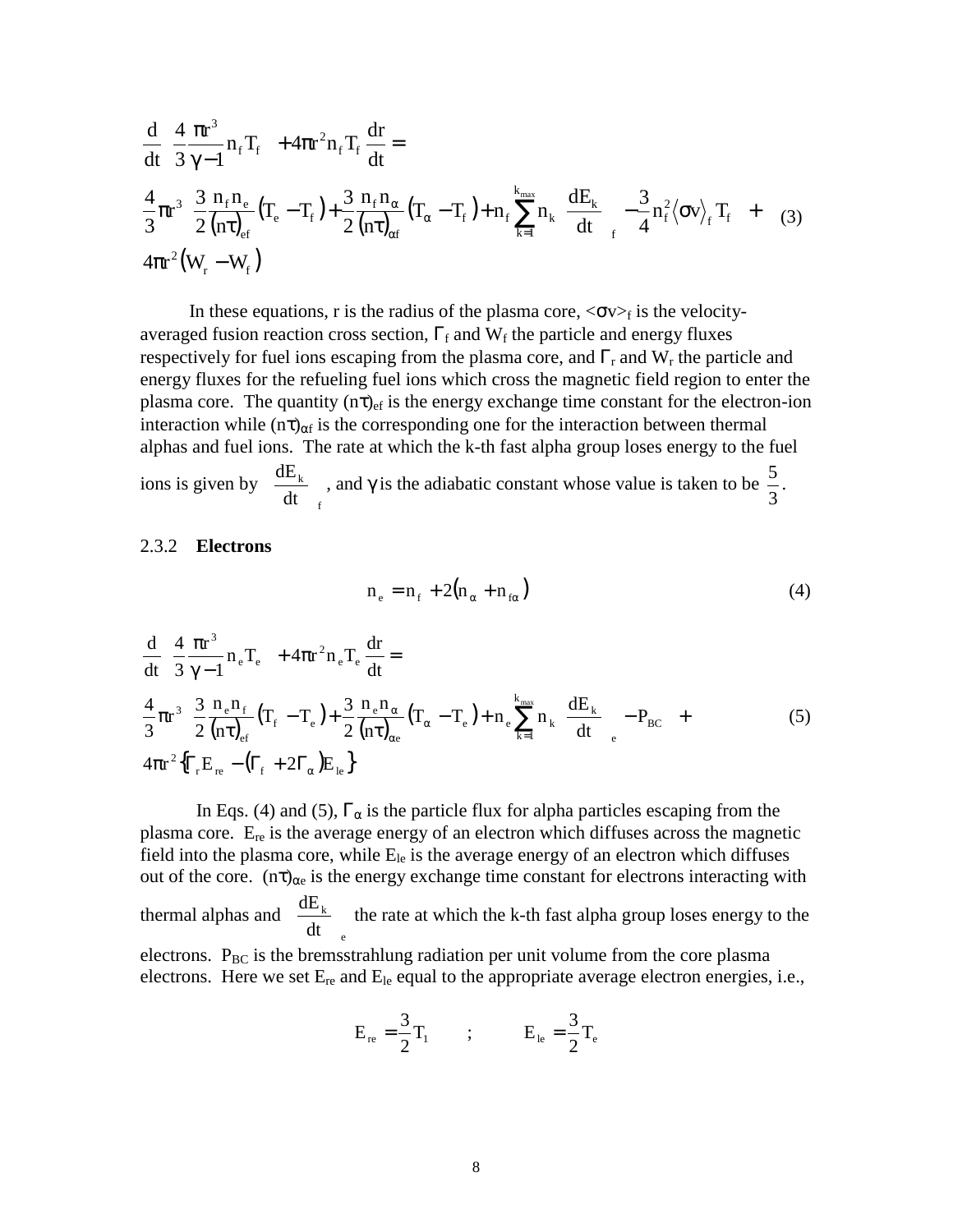#### **2.3.3 Thermal Alphas**

$$
\frac{\mathrm{d}}{\mathrm{d}t} \left\{ \frac{4}{3} \pi r^3 n_\alpha \right\} = \frac{4}{3} \pi r^3 L_{\text{max}} - 4 \pi r^2 \Gamma_\alpha \tag{6}
$$

$$
\frac{d}{dt} \left\{ \frac{4}{3} \frac{\pi r^3}{\gamma - 1} n_\alpha T_\alpha \right\} + 4\pi r^2 n_\alpha T_\alpha \frac{dr}{dt} =
$$
\n
$$
\frac{4}{3} \pi r^3 \left\{ \frac{3}{2} \frac{n_\alpha n_f}{(n\tau)_{\alpha f}} (T_f - T_\alpha) + \frac{3}{2} \frac{n_\alpha n_e}{(n\tau)_{\alpha e}} (T_e - T_\alpha) + n_\alpha \sum_{k=1}^{k_{\text{max}}} n_k \left( \frac{dE_k}{dt} \right)_\alpha + \frac{3}{2} L_{\text{max}} T_\alpha \right\} - (7)
$$
\n
$$
4\pi r^2 W_\alpha
$$

In these last equations,  $W_{\alpha}$  is the energy flux for thermal alphas diffusing out of the core, and α J  $\overline{\phantom{a}}$  $\left(\frac{dE_k}{dt}\right)$ l ſ dt  $\frac{dE_k}{dt}$  gives the rate at which the k-th fast alpha group gives up energy to the thermal alphas. Lmax is the rate at which alpha particles slow down out of the lowest of the fast alpha energy groups and thus become part of the thermal alpha population. The lower energy bound of this group is set to  $\frac{3}{2}T_{\alpha}$ , and those alphas that cool down below this energy are assumed to be thermalized.

#### **2.3.4 Fast Alphas**

$$
\frac{\mathrm{d}}{\mathrm{d}t} \left\{ \frac{4}{3} \pi r^3 n_\alpha \right\} = \frac{4}{3} \pi r^3 \left\{ S_k - L_k \right\} \tag{8}
$$

$$
\frac{d}{dt} \left\{ \frac{4}{3} \frac{\pi r^3}{\gamma - 1} n_k \overline{E}_k \right\} + 4 \pi r^2 n_k \overline{E}_k \frac{dr}{dt} =
$$
\n
$$
\frac{4}{3} \pi r^3 \frac{3}{2} \left\{ S_k E_{k-1} - L_k E_k - n_k \left[ n_f \left( \frac{dE_k}{dt} \right)_f + n_e \left( \frac{dE_k}{dt} \right)_e + n_\alpha \left( \frac{dE_k}{dt} \right) \right] \right\}
$$
\n(9)

Here,  $S_k$  is the rate at which alpha particles enter the k-th group, and  $L_k$  is the rate at which they leave it. We explicitly assume that fast alphas slow down much more rapidly than they diffuse out of the core, so that cross-field losses can be ignored during the slowing down process. For the first group (highest energy),  $S_1$  is the rate at which high energy (3.5 MeV) alphas are produced by fusion, i.e.,

$$
S_1 = \frac{1}{4} n_f^2 \langle \sigma v \rangle_f \tag{10}
$$

The upper boundary of the k-th group is  $E_{k-1}$ , and the lower boundary is  $E_k$ . We therefore assume that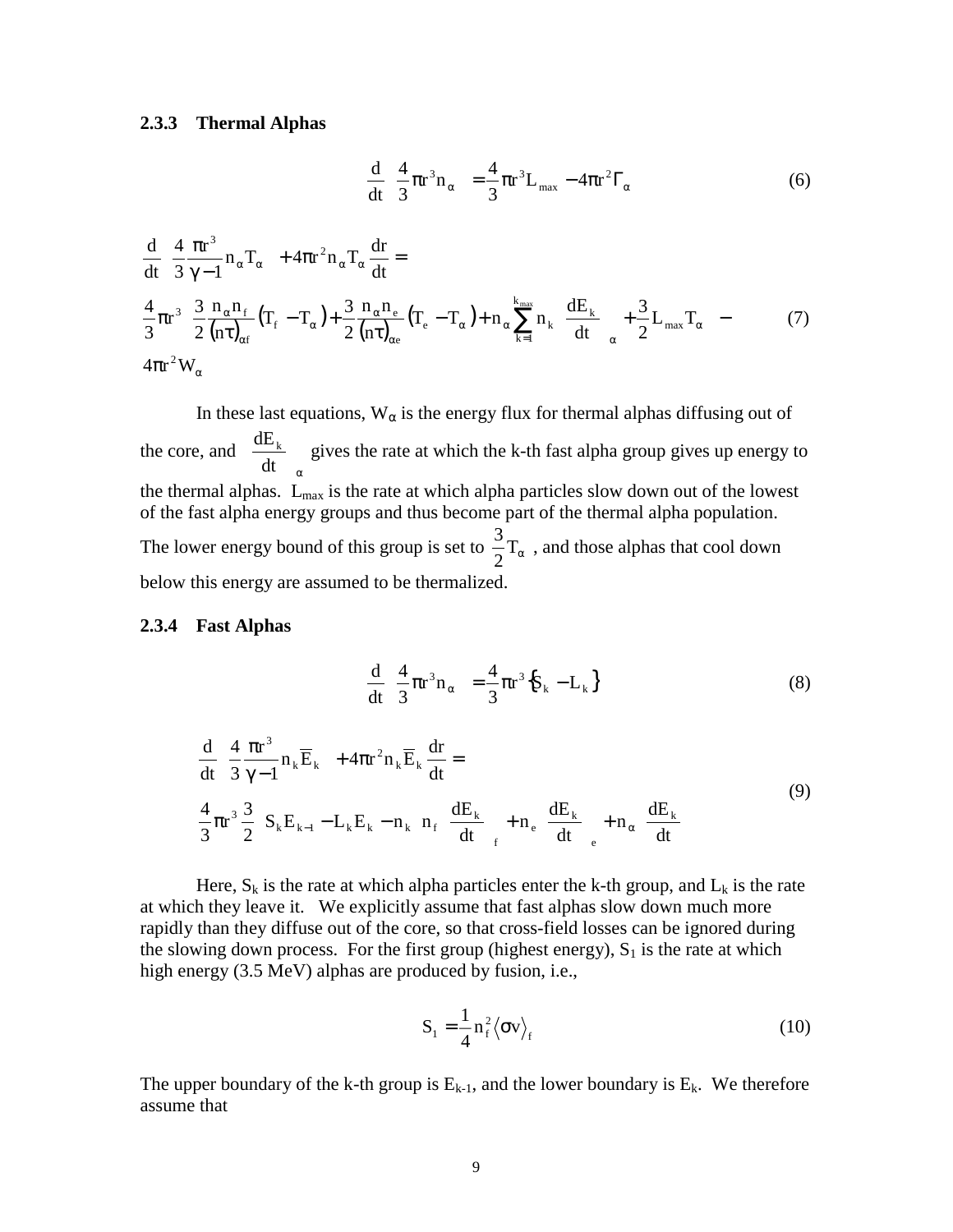$$
\overline{\mathbf{E}}_{k} = \frac{1}{2} \left[ \mathbf{E}_{k-1} + \mathbf{E}_{k} \right]
$$
 (11)

Since alphas slowing down out of one group constitute the source for the next group, then

$$
\mathbf{S}_{k} = \mathbf{L}_{k-1}, \qquad 2 \leq k \leq k_{\text{max}} \tag{12}
$$

Thus, if we solve the fast alpha equations in order from  $k = 1$  to  $k = k_{max}$ , each pair of Eqs. (8) and (9) has two unknowns,  $n_k$  and  $L_k$ . Typically, we choose  $k_{max}$  to be 10 originally.

#### **2.3.5 Halo Region**

The fuel ions and associated electrons which lie outside the central core, between r and  $r_1$ , constitute the halo. This region can exchange ions (and energy) with the core region by cross-field diffusion. We assume, however (with perhaps some risk), that there is no exchange of ions or energy with the metallic shell which lies outside the halo region. Thus, our halo equations can be written as

$$
\frac{\mathrm{d}}{\mathrm{d}t} \left\{ \frac{4}{3} \pi \left( \mathbf{r}_1^3 - \mathbf{r}^3 \right) \mathbf{N}_1 \right\} = -4 \pi \mathbf{r}^2 \left[ \Gamma_r - \Gamma_f \right] \tag{13}
$$

$$
\frac{d}{dt} \left\{ \frac{4\pi (r_1^3 - r^3)}{3(\gamma - 1)} N_1 (1 + Z_{1E}) T_1 \right\} + 4\pi \left[ r_1^2 \frac{dr_1}{dt} - r^2 \frac{dr}{dt} \right] N_1 (1 + Z_{1E}) T_1 =
$$
\n
$$
4\pi \left\{ r^2 \phi(r) - r_1^2 \phi(r_1) \right\} - \frac{4\pi}{3} \left( r_1^3 - r^3 \right) \frac{d}{dt} (N_1 E_{Z1}) +
$$
\n
$$
4\pi r^2 \left\{ W_f + W_\alpha - W_r + \left( \Gamma_f + 2\Gamma_\alpha \right) E_{Le} - \Gamma_r E_{re} \right\}
$$
\n(14)

where  $N_1$  is the density of fuel ions plus atoms in the halo region. We assume that this region contains only un-ionized fuel atoms, fuel ions, and electrons. Since the atoms in this region are only partially ionized, they have an effective charge  $Z_{1E}$  which depends on the temperature  $T_1$ . The quantity  $E_{Z1}$  represents a "latent heat" of ionization. The terms  $\phi(r)$  and  $\phi(r_1)$  are the bremsstrahlung fluxes per unit area across r and r<sub>1</sub> respectively. Thus, the first term on the right hand side of the above equation represents the radiative heating of the halo region.

#### **2.3.6 Metallic Shell**

We break up the metallic shell into three regions. The innermost from  $r_1$  to  $r_2$  is considered to be partially ionized, with an effective charge number  $Z_{2E}$ . This region has a density (ions plus un-ionized atoms)  $N_2$  and a temperature  $T_2$ . For this region, the density and energy equations are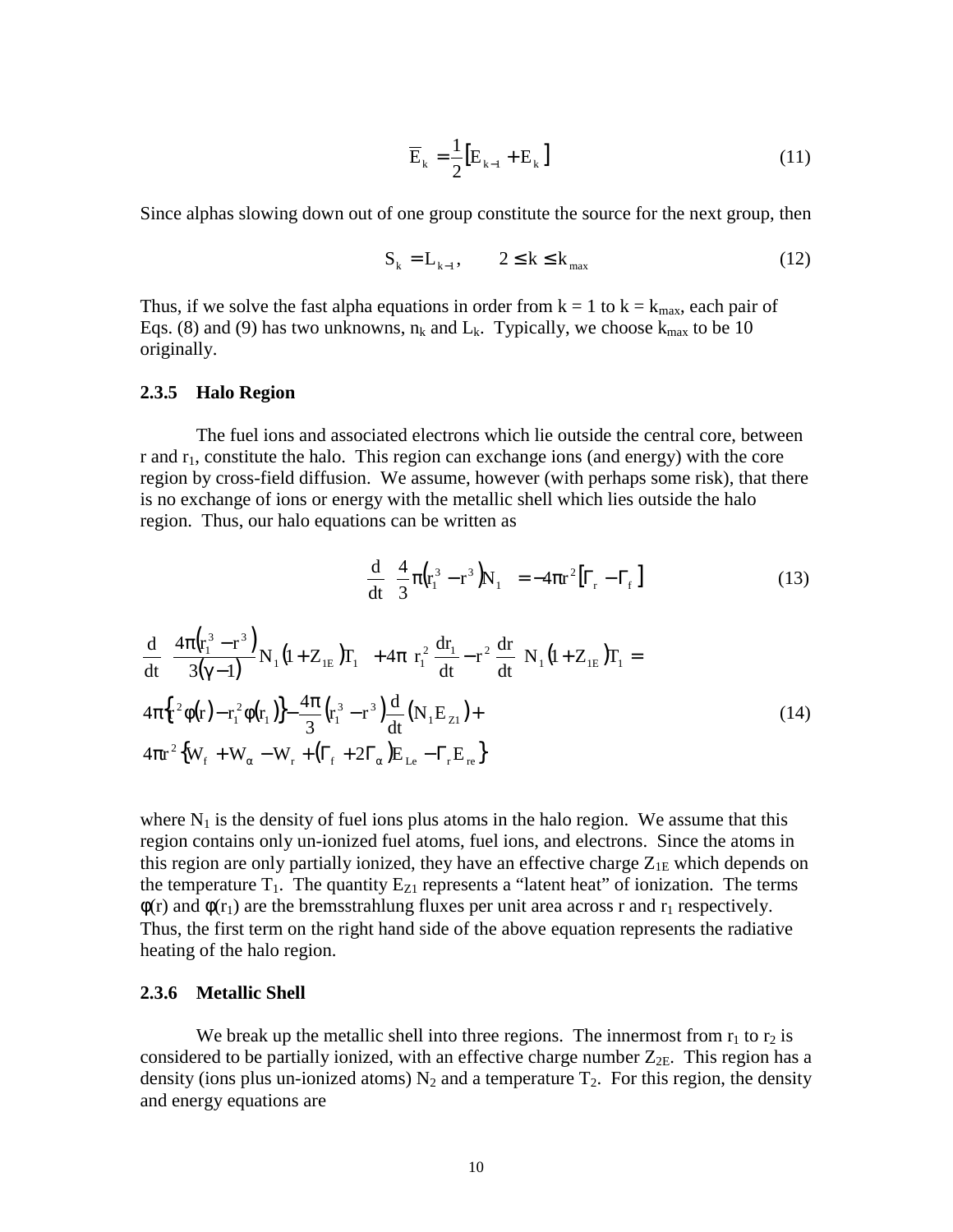$$
\frac{d}{dt} \left\{ \frac{4}{3} \pi (r_2^3 - r_1^3) N_2 \right\} = 0
$$
\n(15)

$$
\frac{d}{dt} \left\{ \frac{4\pi (r_2^3 - r_1^3)}{3(\gamma - 1)} N_2 (1 + Z_{2E}) T_2 \right\} + 4\pi \left[ r_2^2 \frac{dr_2}{dt} - r_1^2 \frac{dr_1}{dt} \right] N_2 (1 + Z_{2E}) T_2 =
$$
\n
$$
4\pi \left\{ r_1^2 \phi(r_1) - r_2^2 \phi(r_2) \right\} - \frac{4\pi}{3} \left( r_2^3 - r_1^3 \right) \frac{d}{dt} (N_2 E_{Z2})
$$
\n(16)

where  $E_{Z2}$  represents the "latent heat" of ionization for the material and the first term on the right hand side represents the bremsstrahlung heating of this region. Actually, we would expect a continuous variation of  $Z_{2E}$  and  $T_2$  with radius, with  $Z_{2E}$  becoming zero for sufficiently large radii. For ease of calculation, however, we assume the temperature to be constant over this region, and that the following region also has a constant temperature, but no ionization. The un-ionized metallic shell region extends from  $r_2$  to  $r_3$ and has a density  $N_3$  and temperature  $T_3$ . To keep the calculation manageable, we have assumed that there is no flux of particles or energy across either of these borders. For the un-ionized region, the density and energy equations are

$$
\frac{d}{dt} \left\{ \frac{4}{3} \pi \left( r_3^3 - r_2^3 \right) N_3 \right\} = 4 \pi r_3^2 N_{sol} \frac{dr_3}{dt}
$$
 (17)

$$
\frac{d}{dt} \left\{ \frac{4\pi (r_3^3 - r_2^3)}{3(\gamma - 1)} N_3 T_3 \right\} + 4\pi \left[ r_3^2 \frac{dr_3}{dt} - r_2^2 \frac{dr_2}{dt} \right] N_3 T_3 = 4\pi \left\{ r_2^2 \phi(r_2) - r_3^2 \phi(r_3) \right\} + 4\pi r_3^2 \left\{ \frac{3}{2} N_{sol} T_3 \frac{dr_3}{dt} \right\}
$$
\n(18)

The outer radius,  $r_3$ , of this region is fixed at the shock wave, which moves with the local speed of sound outward through the shell. Thus, while we assume no movement of matter or energy (except for bremsstrahlung radiation) across the boundary at  $r_2$ , the outward movement of the shock wave is constantly incorporating more material into the un-ionized shell region. The portion of the metallic shell outside  $r_3$  constitutes a third shell region; however we do not provide any balance equations for this region. Its only effect on the inner regions comes through the temperature of the matter incorporated into the 3 region via the motion of  $r_3$ . We assume that the density of this outer region is the unperturbed solid  $N_{sol}$ , and that the temperature of the matter incorporated by the motion of  $r_3$  is just  $T_3$  which is the temperature of the un-ionized region inside  $r_3$ . This latter assumption may not be fully justified since the region below  $r<sub>3</sub>$  is subject to adiabatic compression heating as well as bremsstrahlung, while the region outside  $r_3$  is affected by bremsstrahlung only.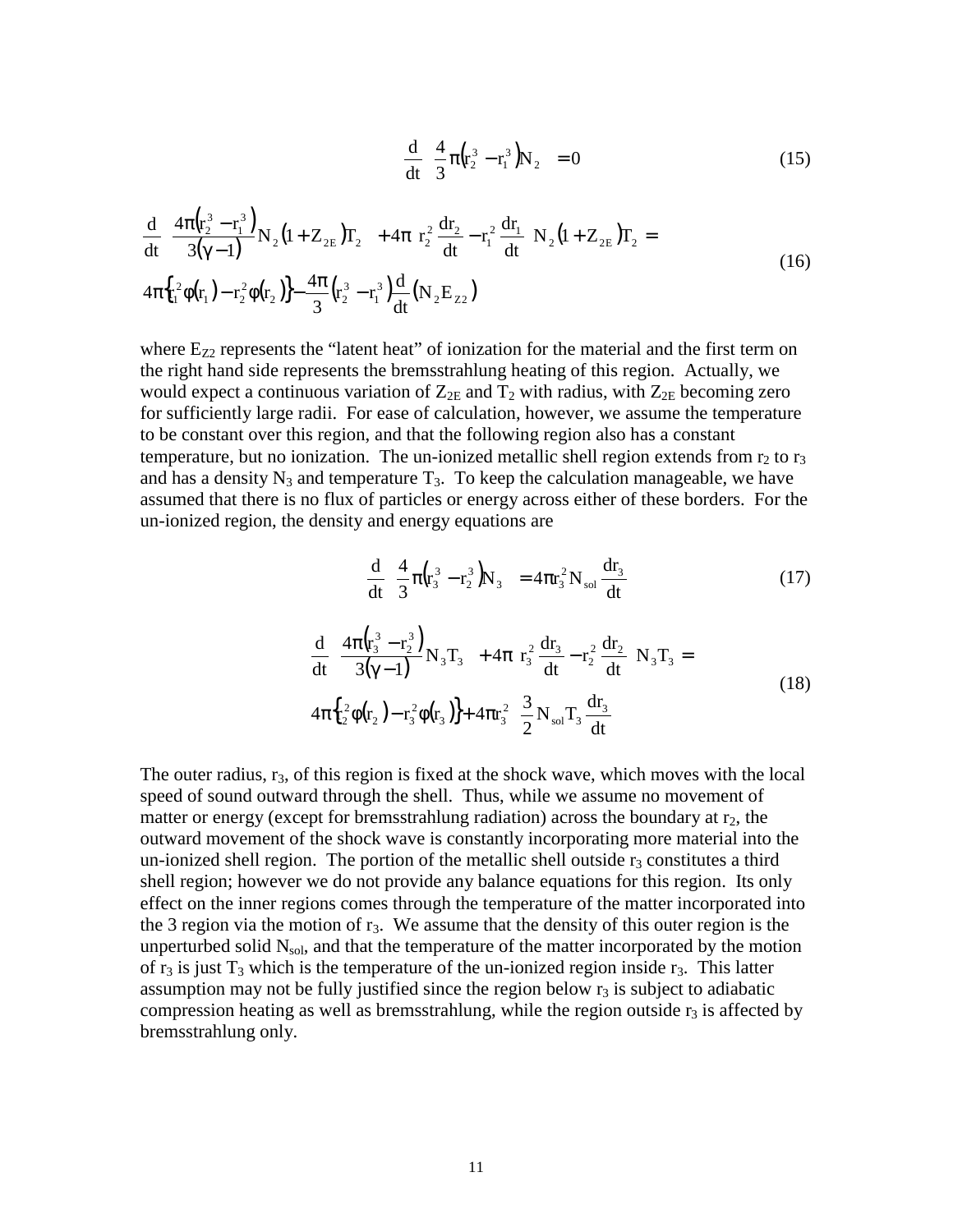#### **2.3.7 Bremsshrahlung Radiation**

As we have indicated in the equations above, the bremsstrahlung emitted by the hot core electrons may cause an appreciable ablation of the inner wall of the shell which initially is composed of DT fuel in the solid state. The rate at which bremsstrahlung carries energy out of the core is  $\frac{4}{2}\pi r^3 P_{BC}$ 3  $\frac{4}{5}\pi r^3 P_{BC}$  where the radiated power per unit volume is

$$
P_{BC} = (3.340 \times 10^{-15}) \, h_e T_e^{\frac{1}{2}} \left[ n_f + 4 \left( n_\alpha + \sum_{k=1}^{k_{max}} n_k \right) \right] \frac{keV}{cm^3 \cdot s} \tag{19}
$$

In a planar geometry of a monoenergetic beam of photons, the energy flux can be expressed by

$$
\phi(x) = h \int_{0}^{\infty} v I_{\nu}(x) dx
$$
\n(20)

where hv is the energy per photon and  $I_v$  the beam intensity. The absorption coefficient  $K_v$  is given by<sup>(3)</sup>

$$
K_{v} = \frac{4}{3} \left( \frac{2\pi}{3T} \right)^{\frac{1}{2}} \frac{N^{2} Z^{3} e^{6}}{h c m_{e}^{\frac{3}{2}} v}
$$
 (21)

where N is the ion density, T the electron temperature, and Z the ionic charge in the absorbing medium. The electron mass is denoted by  $m_e$ , its charge by e, and the speed of light by c. Using the following values

h = 4.135×10<sup>-18</sup> keV · s  
\ne<sup>2</sup> = 1.44×10<sup>-10</sup> cm·keV  
\nm<sub>e</sub> = 
$$
\frac{1}{1836.1}
$$
 amu =  $\frac{1.043937×10^{-15}}{1836.1}$  keV · s<sup>2</sup> · cm<sup>2</sup>  
\nc = 2.99793×10<sup>10</sup> cm · s<sup>-1</sup>

we obtain

$$
K_v = (7.6651 \times 10^{-48}) \frac{Z^3 N^2}{T^{1/2} (hv)^3} \text{ cm}^{-1}
$$
 (22)

when N is given in  $cm^{-3}$  and both T and hv are expressed in keV.

If the incident bremsstrahlung is emitted by a plasma whose electrons have a Maxwellian velocity distribution characterized by the temperature  $T<sub>o</sub>$ , then the emitted energy density  $J_v$  is given by<sup>(4)</sup>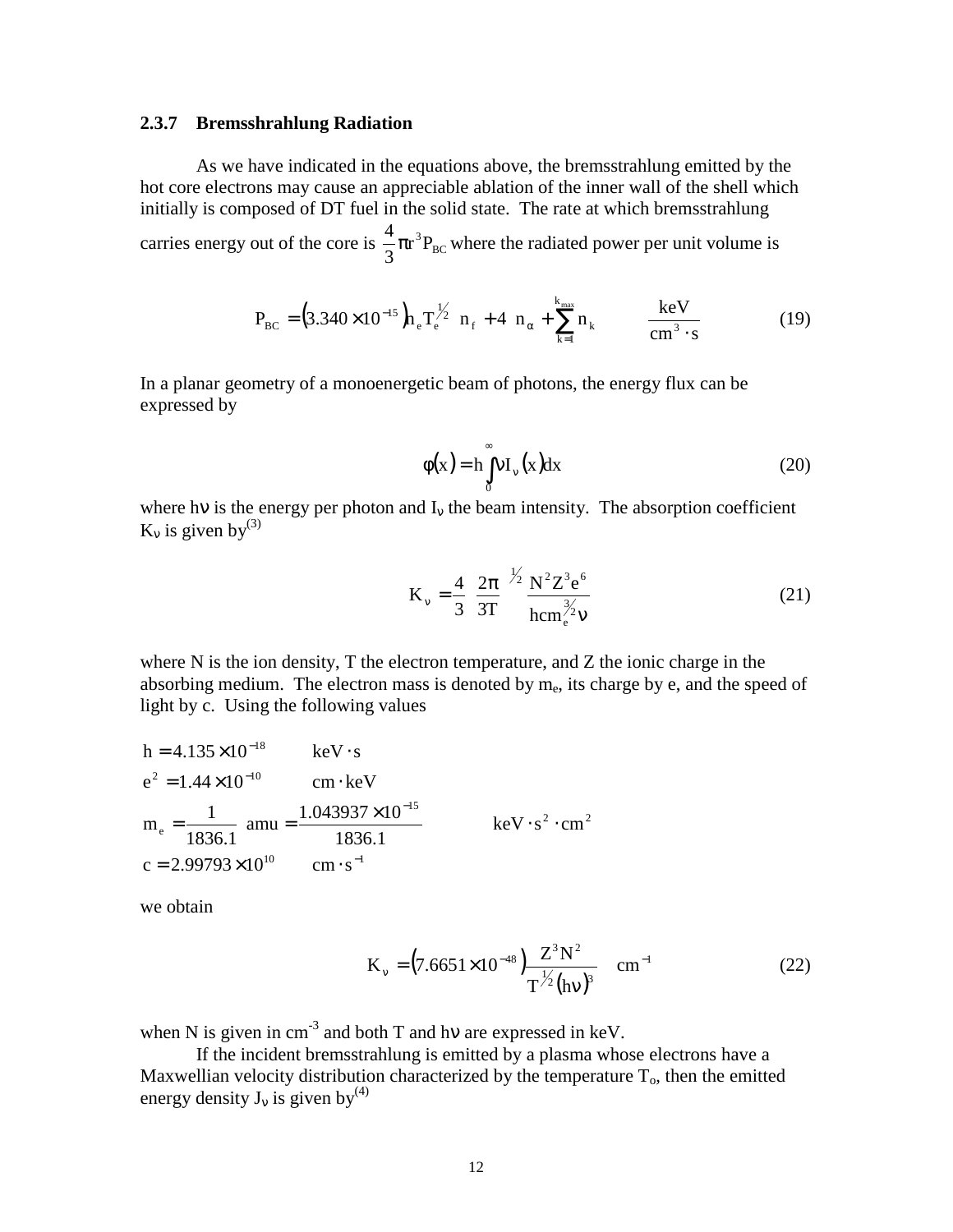$$
J_v dv = \frac{32\pi}{3} \left( \frac{2\pi}{3m_e T_o} \right)^{1/2} \frac{Z_o e^6 N_+ N_-}{m_e c^3} exp\left(-\frac{hv}{T_o}\right) dv \tag{23}
$$

where  $N_+$  is the density of the ions,  $Z_0$  the ionic charge, and N<sub>-</sub> the electron density in the emitting plasma. Setting  $N_+ = N_0$  and  $N_- = Z_0N_0$ , this becomes

$$
J_v = (1.253614 \times 10^{-32}) \frac{Z_o^3 N_o^2}{T_o^{1/2}} exp\left(-\frac{hv}{T_o}\right)
$$
 (24)

where N<sub>o</sub> is in cm<sup>-3</sup> and T<sub>o</sub> and hv are in keV. If the plasma volume is V<sub>o</sub> and the surface area  $A_0$  since  $J_v$  is an energy density,

$$
\phi(\mathbf{x}) = \frac{\mathbf{V}_o}{\mathbf{A}_o} \int_0^\infty \mathbf{J}_v \exp(-\mathbf{K}_v \mathbf{x}) \mathrm{d}v \tag{25}
$$

The above equation has been derived for plane geometry; however, switching to spherical geometry introduces very little change. The spherical analogue is given by

$$
\phi(r) = \frac{r_o^3}{3r^2} \int_0^{\infty} J_v \exp[-K_v (r - r_1)] dv
$$
 (26)

If there is an absorber shell of thickness  $\Delta_1$  in the region between  $r_0$  and  $r_1$ , characterized by an absorption coefficient  $K_{1v}$ , and an absorber between  $r_1$  and r characterized by  $K_{2v}$ , then one can show after some manipulation that we can write

$$
\phi(r) = C_o P(\alpha) \tag{27}
$$

where

$$
P(\alpha) = \int_{0}^{\infty} \exp\left[-\left(W + \frac{\alpha^3}{W^3}\right)\right] dW
$$
 (28)

and

$$
C_0 = (1.0106 \times 10^{-15}) Z_0^3 N_0^2 T_0^{1/2} \frac{r_0^3}{r^2}
$$
 (29)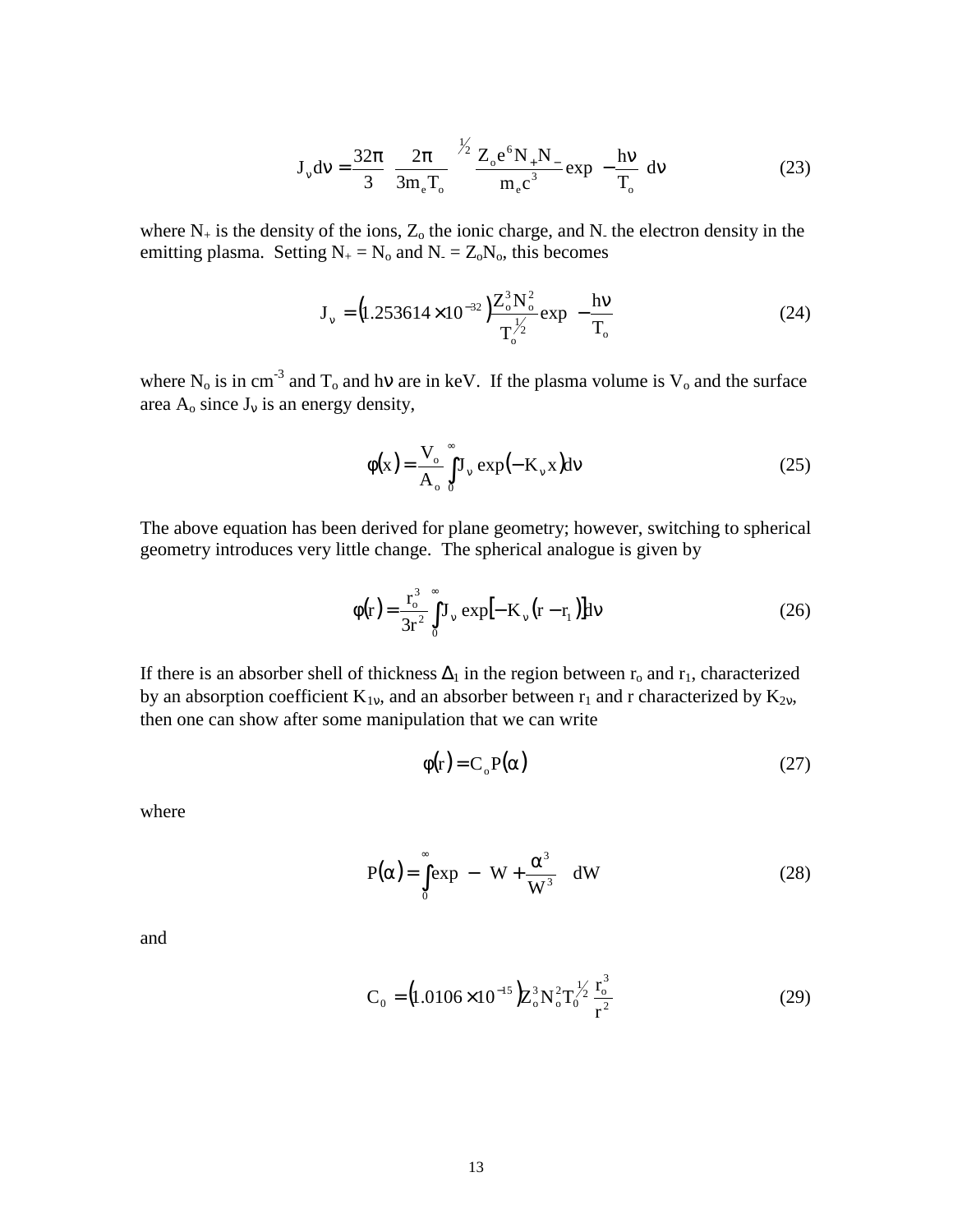$$
\alpha = \frac{\left(1.9717 \times 10^{-16}\right)}{T_o} \left[ \frac{Z_1^3 N_1^2}{T_1^{1/2}} \Delta_1 + \frac{Z_2^3 N_2^2}{T_2^{1/2}} (r - r_1) \right]^{1/3}
$$
(30)

We have found that we can approximate the integral  $P(\alpha)$  in (28) by the algebraic form

$$
P(\alpha) \approx \frac{1}{D} e^{-(0.43)\alpha}
$$
 (31)

where

$$
D = 1.000 + (0.924)\alpha + (0.040)\alpha^{2} + (0.065)\alpha^{3}
$$
 (32)

This form is quite accurate for small  $\alpha$ . For large  $\alpha$ , the relative error may be large, but  $P(\alpha)$  becomes so small that the absolute error is negligible for our purposes.

#### **2.3.8 Partial Ionization**

The degree of ionization in a material at thermal equilibrium depends on the temperature of the material. The Saha equation represents a commonly used approach to describing how the ionization state varies with temperature. We have approximated the standard form of this equation<sup> $(5)$ </sup> by ones that apply directly to the regions of interest in MICF. For example, when applied to the fuel ions with a single charge only, in the halo region we let

$$
Z_{IE} = 1.0 - \exp(-y)
$$
 (33)

where

$$
y = \frac{x[1.0 + (0.05)x^2]}{1.0 + (1.3)x^{2/4}}
$$
(34)

and

$$
x = \frac{1.382 \times 10^{13} T_1^{\frac{3}{4}}}{n_1^{\frac{1}{2}}} exp\left(-\frac{0.0068}{T_1}\right)
$$
(35)

Once  $Z_1$  has been calculated, the energy required to achieve that degree of ionization is just

$$
E_{Z1} = (1.36 \times 10^{-2})Z_1
$$
 (36)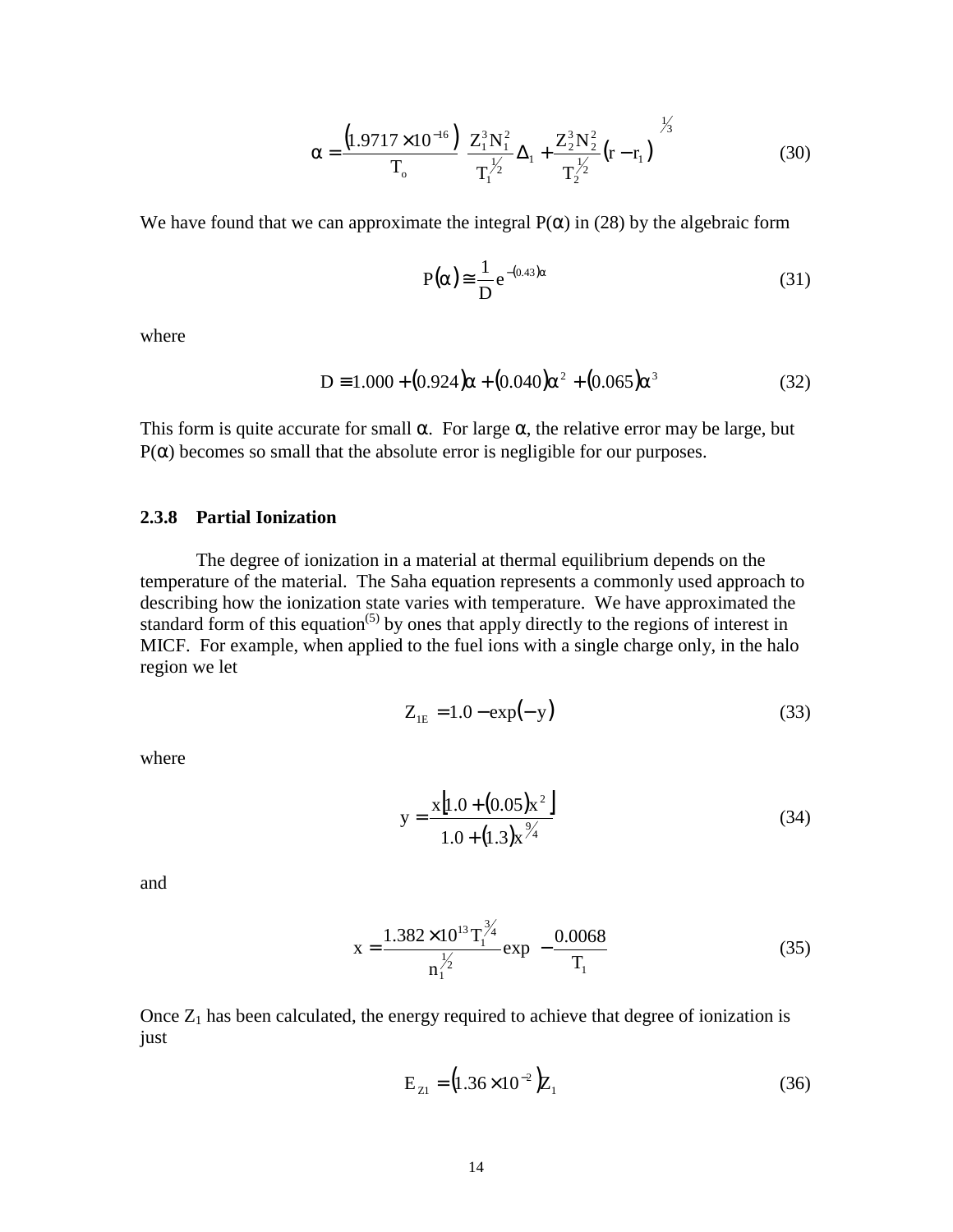Similar formulas were deduced for tungsten whose  $Z_2 = 74$ . If we define the energy  $E_{Z0}$ required to completely ionize a tungsten atom as

$$
E_{z0} = 277.387 \qquad \text{keV}
$$

then the energy needed to achieve the ionization state  $Z_{2E}$  is

$$
E_{Z2} = E_{Z0} \left[ 1.0 - \exp\left(\frac{y_1}{E_{Z0}}\right) \right]
$$
 (37)

where the parameter  $y_1$  is given by

$$
y_1 = yI_1 \left[ 1.0 + \frac{\left( I_1 x \right)^{5/4} \left( 1.8 \times 10^{-6} \right) h_2^{0.35}}{1.0 + \left( I_1 x \right)^{1/2}} \right]
$$
(38)

In this equation, y is a constant expressed in terms of the density and the temperature of the region, and  $I_1 = 7.98 \times 10^{-3}$  keV is the energy needed to strip away the first electron from a tungsten atom, i.e., the energy required to form a singly-ionized tungsten ion. The above formulas can be applied to other heavy metals such as gold, often considered for MICF targets but not necessarily with the same numerical factors.

#### **2.3.9 Additional Relevant Formulas**

Before any meaningful results can be obtained from the preceding equations, several formulas must be supplied for a number of the quantities that appeared therein. In some cases, just the general formula will be listed keeping in mind that numerical values will depend on the species involved including mass, charge, density, and temperature.

#### A. Fusion Cross Section

An excellent fit to the measured velocity averaged fusion cross section for DT is given  $bv^{(6)}$ 

$$
\langle \sigma v \rangle_{f} = \frac{\left(3.05 \times 10^{-13} \right) \exp\left[-\frac{17.7}{T_{f}^{0.348}}\right]}{1.0 + 0.1554 T_{f}^{\frac{1}{3}} - 0.1418 T_{f}^{\frac{2}{3}} - 0.05 T_{f} + 0.0364 T_{f}^{\frac{4}{3}}}
$$
(39)

This formula gives results which agree with the numerically tabulated values of  $Green<sup>(7)</sup>$ to within 2.7% for fuel temperatures between 1.0 and 500 keV.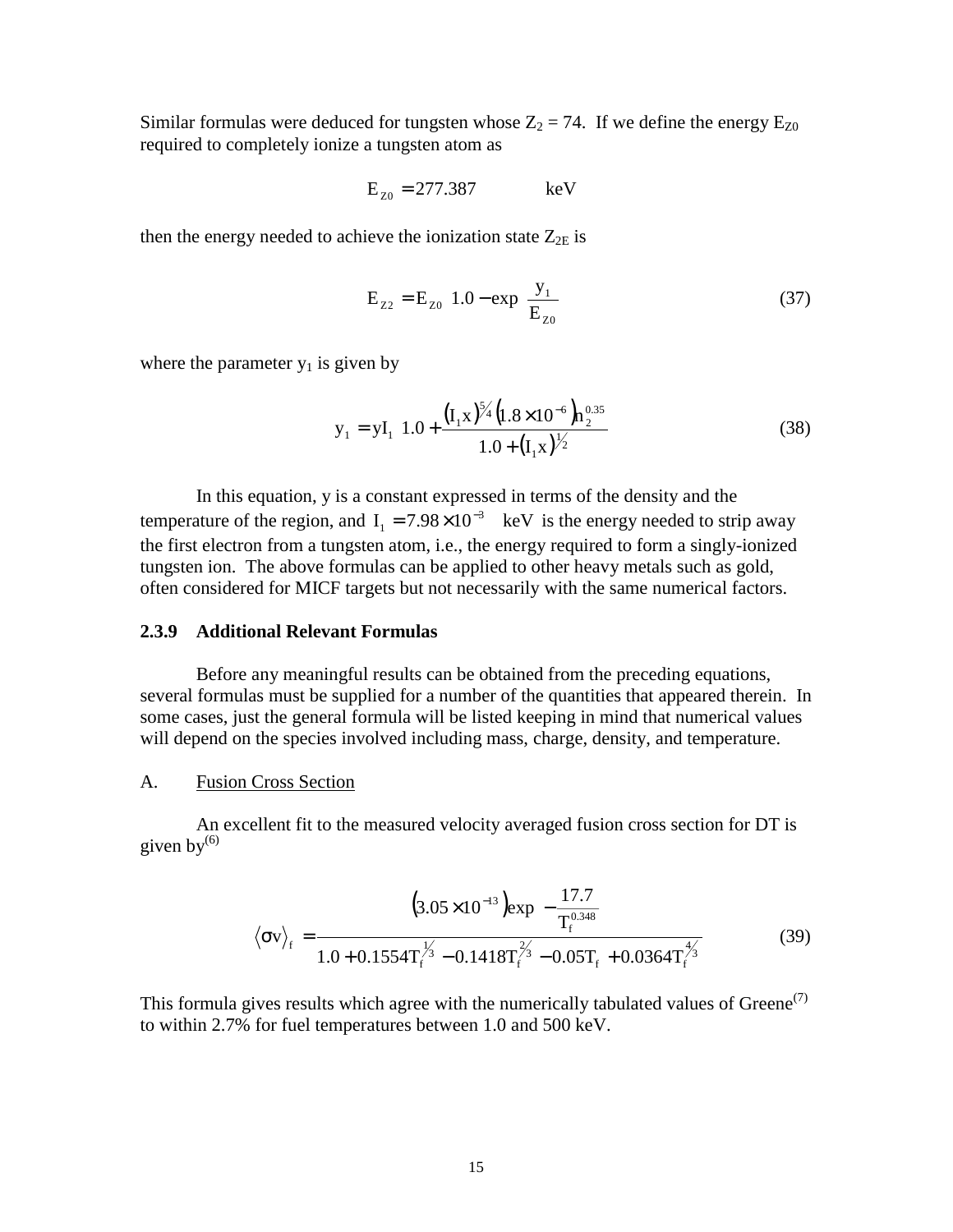#### B. Energy Exchange Between Maxwellian Species

The time constant  $(n\tau)_{ij}$  for energy exchange between species i and j can be expressed by the general formula $^{(8)}$ 

$$
(\mathbf{n}\tau)_{ij} = \frac{\sqrt{\frac{2}{\pi}}}{8Z_i^2 Z_j^2 e^4} \frac{m_j}{m_i^{1/2}} \left( T_i + \frac{m_i}{m_j} \right)^{3/2} \frac{1}{\ln \lambda_{ij}}
$$
(40)

which in the case of alpha-fuel ion interaction, for example, assumes the form

$$
(\text{nt})_{\alpha f} = (3.88510 \times 10^{10}) \frac{\text{m}_{j}}{\text{m}_{i}^{1/2} \ln \lambda_{\alpha f}} \left(\text{T}_{\alpha} + \frac{\text{m}_{\alpha}}{\text{m}_{f}}\right)^{3/2} \tag{41}
$$

where the Coulomb logarithm term contains $^{(9)}$ 

$$
\lambda_{\alpha f} = (8.680555 \times 10^{14} \left( \frac{T_{\alpha} T_{f} T_{e}}{n_{e}} \right)^{1/2}
$$
(42)

#### C. Fast Alpha Slowing Down

The energy loss per unit time when a fast alpha slows down in an ion (including thermal alphas) whose thermal velocity is much smaller than the velocity of the incident alpha can be written  $as^{(8)}$ 

$$
\left(\frac{\mathrm{d}E_{\alpha}}{\mathrm{d}t}\right)_{\mathrm{j}} = -\frac{4\pi}{\sqrt{2}} Z_{\alpha}^{2} Z_{\mathrm{j}}^{2} e^{4} \frac{n_{\mathrm{j}}}{m_{\mathrm{j}}} \frac{m_{\alpha}^{1/2}}{E_{\alpha}^{1/2}} \ln \lambda_{\mathrm{j}} \tag{43}
$$

while for fast alpha slowing down on electrons whose thermal velocity is still generally greater than the fast alpha velocity the result is

$$
\left(\frac{\mathrm{d}E_{\alpha}}{\mathrm{d}t}\right)_{\mathrm{e}} = -\frac{16}{3} \sqrt{\frac{\pi}{2}} Z_{\alpha}^2 \mathrm{e}^4 \frac{\mathrm{n}_{\mathrm{e}} \mathrm{m}_{\mathrm{e}}^{\frac{1}{2}}}{\mathrm{m}_{\alpha}} \frac{E_{\alpha}}{\mathrm{T}_{\mathrm{e}}^{\frac{3}{2}}} \ln \lambda_{\mathrm{e}}
$$
(44)

where

$$
\lambda_{\rm e} = (3.307054 \times 10^{14}) \frac{T_{\rm e}}{n_{\rm e}^{\frac{1}{2}}}
$$
(45)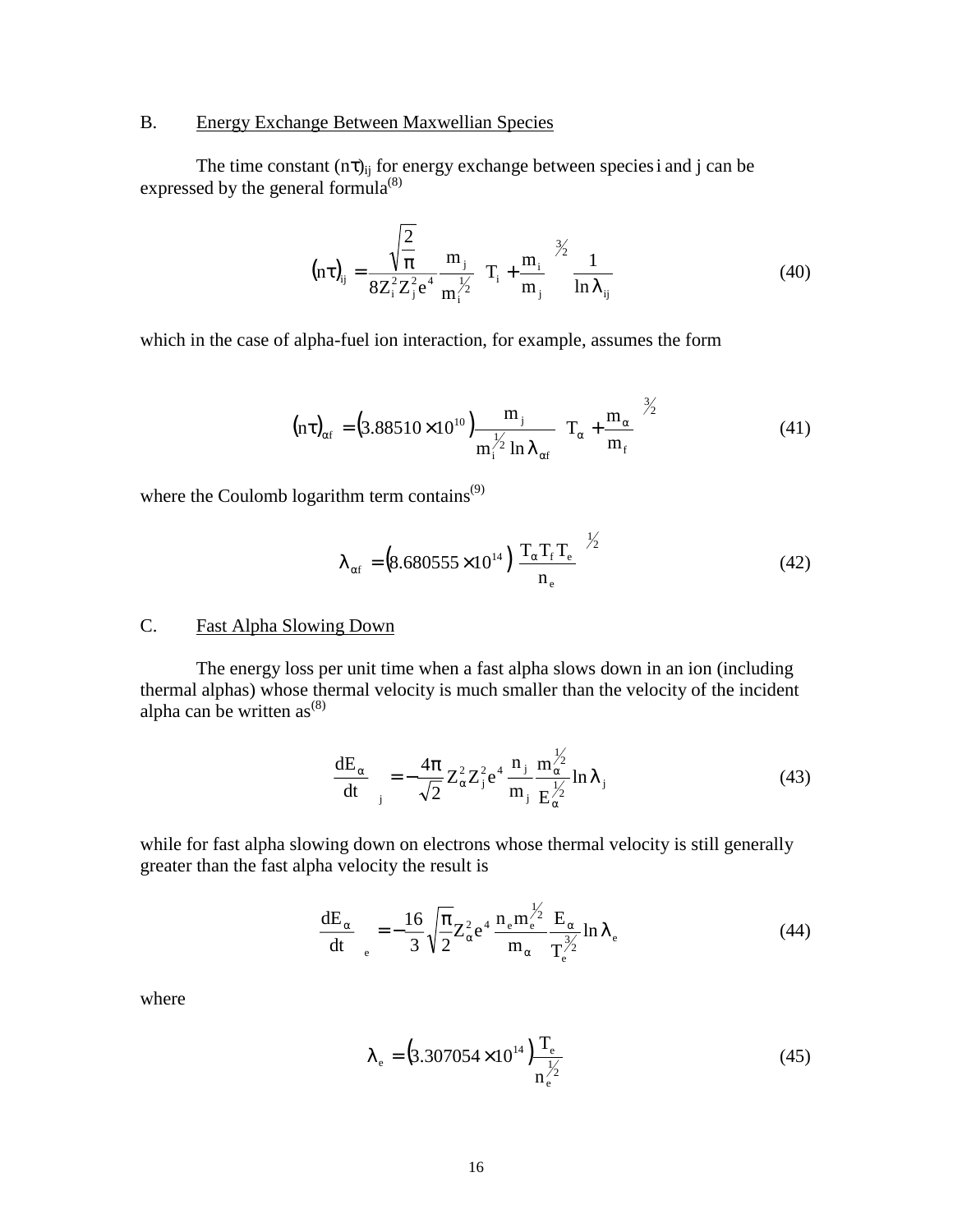Similar formulas can be written with the appropriate constants from Eq. (43) for the interactions with the fuel ions and thermal alphas.

#### D. Pressure Gradients

We readily obtain the pressure gradient within a given region as  $\Sigma n$  summed over the species (including electrons) present in the region. However, since a pressure is assumed to apply everywhere within its region, we would obtain infinite pressure gradients at the boundaries between regions. To get around this problem, we assume a form for the pressure dependence upon radius, which can then be fitted to the pressures in tow adjacent regions to provide the pressure and pressure gradient at the boundary. Since the pressure in adjacent regions often differ by several orders of magnitude, we choose a logarithmic relationship

$$
\ln P = \left(\frac{r_1 + b - r}{2b}\right) \ln P_1 + \left(\frac{r - r_1 + b}{2b}\right) \ln P_2 \tag{46}
$$

where the first region extends from  $r_0$  to  $r_1$ , the second region goes from  $r_1$  to  $r_2$ , and the parameter b is the "inverse average" of the thickness of the two regions, i.e.,

$$
\frac{1}{b} = \frac{1}{2} \left[ \frac{1}{r_1 - r_0} + \frac{1}{r_2 - r_1} \right]
$$
(47)

Setting  $r = r_1$  in Eq. (46) it yields

$$
P = \sqrt{P_1 P_2} \tag{48}
$$

$$
\frac{\partial P}{\partial r} = \frac{P}{2b} \ln \left( \frac{P_2}{P_1} \right) \tag{49}
$$

This pressure gradient is used in the calculation of the diffusion across the magnetic field, and also in the calculation of the various shell boundaries.

#### E. Diffusion Across the Magnetic Field

It seems likely that diffusion across the magnetic field will obey the classical diffusion law for which the following formulas have been obtained and adapted to the MICF scheme<sup>(10)</sup>. A Bohm diffusion term<sup>(11)</sup> has also been included for completeness so that we can write using subscript "C" to denote classical and subscript "B" to denote Bohm:

$$
\Gamma = (1 - C_{\text{Bohm}}) \Gamma_{\text{C}} + C_{\text{Bohm}} \Gamma_{\text{B}}
$$
\n(50)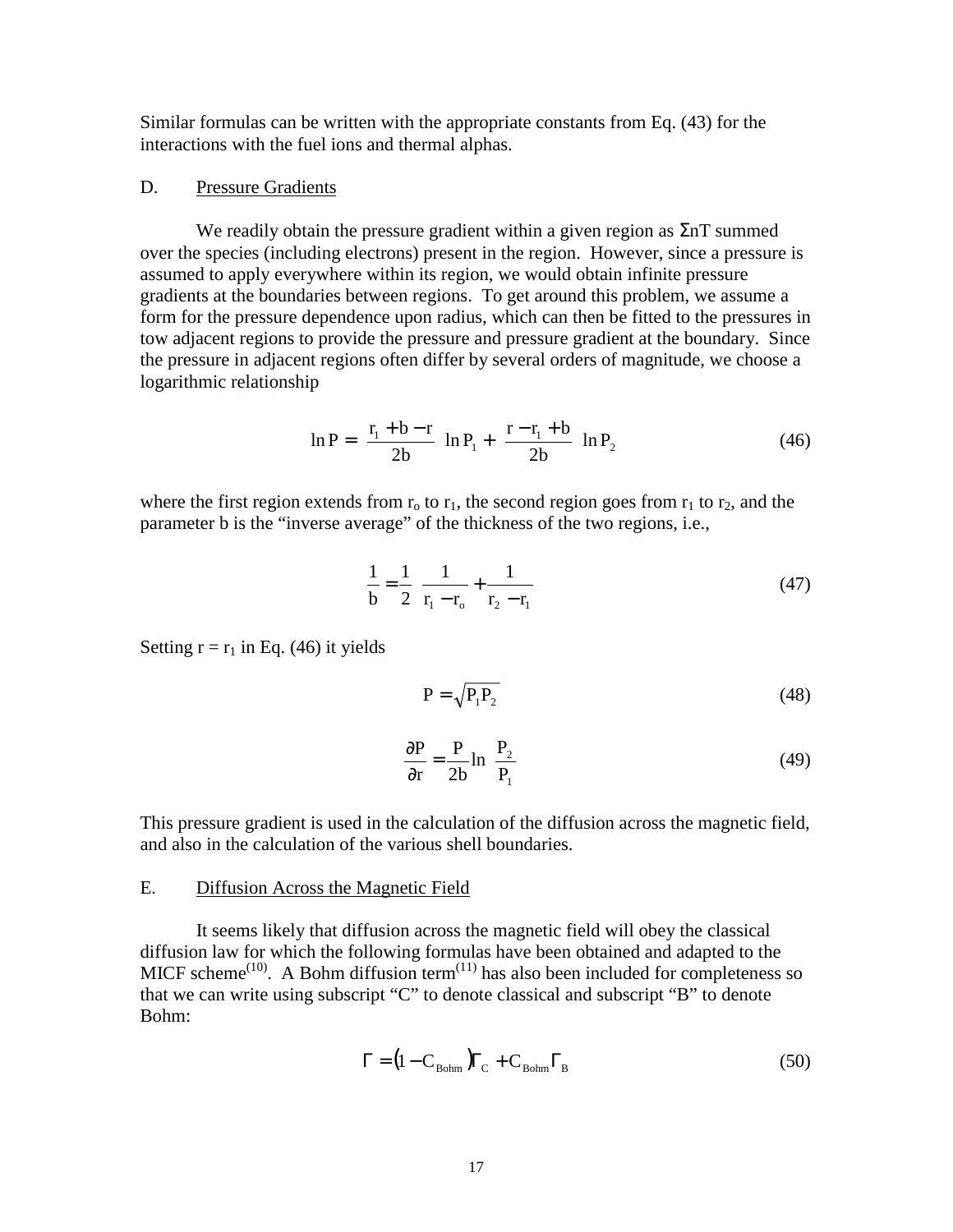$$
W = (1 - C_{\text{Bohm}})W_{\text{C}} + C_{\text{Bohm}}W_{\text{B}}
$$
\n(51)

where  $\Gamma_c$  and W<sub>C</sub> are the classical fluxes and  $\Gamma_B$  and W<sub>B</sub> the Bohm fluxes and C<sub>Bohm</sub> an arbitrary constant. The classical diffusion coefficient includes the product of the "step size" in a random walk across the field and a collision frequency. The step size is the Larmor radius while the collision frequency should include collisions with all the species in the region. The Bohm diffusion is identified with plasma turbulence instability associated with density and/or temperature gradients and its coefficient has the form

$$
D_{B} = \frac{T}{16eB} = (6.25 \times 10^{5}) \frac{T}{B}
$$
 (52)

where e is the electronic charge, and B the strength of the magnetic field. Noting that for charge neutrality,

$$
\Gamma_{\rm e} = \Gamma_{\rm f} + 2\Gamma_{\alpha} \tag{53}
$$

the particle and energy fluxes via Bohm diffusion can be written as

$$
\left(\Gamma_{\rm f}\right)_{\rm B} = \left(6.25 \times 10^5\right) \frac{\Gamma_{\rm e}}{\rm B} \left(\frac{\partial \mathbf{n}_{\rm f}}{\partial \mathbf{r}}\right) \tag{54}
$$

$$
\left(\Gamma_{\alpha}\right)_{B} = \left(6.25 \times 10^{5}\right) \frac{T_{e}}{B} \left(\frac{\partial n_{\alpha}}{\partial r}\right)
$$
\n(55)

$$
\left(\mathbf{W}_{\mathrm{f}}\right)_{\mathrm{B}} = \left(9.375 \times 10^5\right) \frac{\mathrm{T}_{\mathrm{f}} \mathrm{T}_{\mathrm{e}}}{\mathrm{B}} \left(\frac{\partial \mathrm{n}_{\mathrm{f}}}{\partial \mathrm{r}}\right) \tag{56}
$$

$$
\left(\mathbf{W}_{\alpha}\right)_{\mathbf{B}} = \left(9.375 \times 10^5\right) \frac{\mathbf{T}_{\alpha} \mathbf{T}_{\text{e}}}{\mathbf{B}} \left(\frac{\partial \mathbf{n}_{\alpha}}{\partial r}\right) \tag{57}
$$

For the classical diffusion of fuel ions across the magnetic field into the core plasma, we use the basic diffusion formula keeping in mind that collisions in this region are only with the electrons since no alphas are created there or

$$
\left(\Gamma_{r}\right)_{C} = \frac{8\sqrt{\pi}}{3} \left(\frac{e}{b}\right)^{2} \frac{\left(\frac{m_{e}}{2\Gamma_{e}}\right)^{\frac{1}{2}} \ln \lambda_{er}}{\left(1 + \frac{m_{e}T_{r}}{m_{f}T_{e}}\right)^{\frac{3}{2}} \left[\left(1 + \frac{m_{e}}{m_{f}}\right)\left(\frac{T_{r}}{T_{e}}\right) - 1\right] h_{r} \frac{\partial n_{e}}{\partial r} - \left(1 + \frac{m_{e}T_{r}}{m_{f}T_{e}}\right)\frac{\partial}{\partial r}\left(n_{r}n_{e}\right)\right] \tag{58}
$$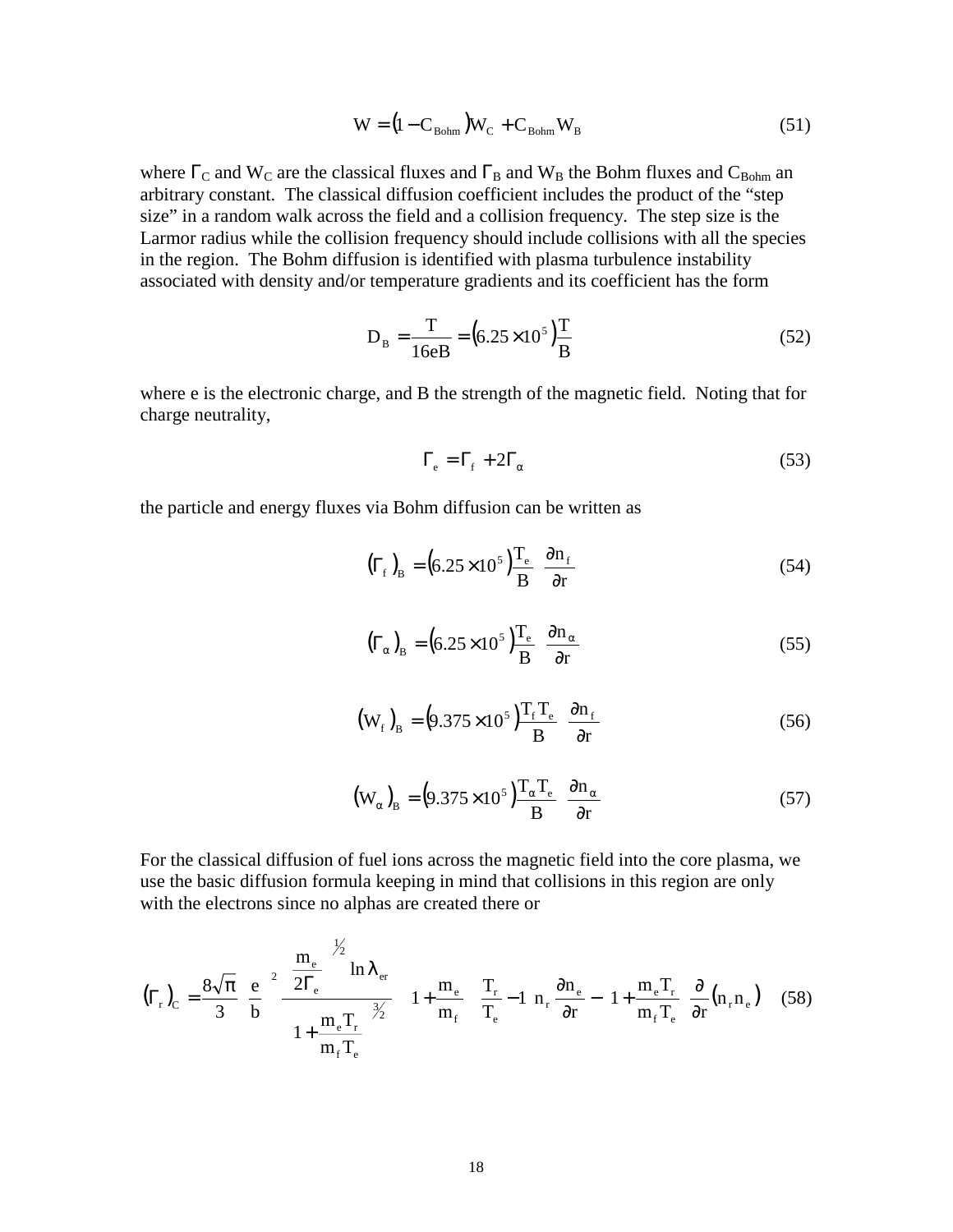In this equation, the quantities  $n_e$  and  $T_e$  do not have the same meaning as in the other equations cited so far.  $T_e$  is this case refers to the temperature of the electrons in the halo region between  $r_1$  and r which is not equal to the temperature of the core plasma electrons. The electron density  $n_e$  should be equal to  $n_r$ , the density of the fuel ions in the halo region rather than the density of the core plasma electrons. For the density gradient in the halo region, we use

$$
\frac{\partial \mathbf{n}}{\partial \mathbf{r}} = \left(\frac{\mathbf{r}}{\mathbf{r}_1 - \mathbf{r}}\right) \frac{\partial \mathbf{P}}{\partial \mathbf{r}}\tag{59}
$$

where r P ∂  $\frac{\partial P}{\partial \rho}$  is calculated from Eq. (49).

#### **2.3.10 Expansion Rates**

The advantage of Magnetically Insulated Inertial Confinement Fusion is that the expansion of the plasma core is inhibited by the presence of a solid outer shell. As the plasma attempts to expand, it pushes on the halo, which is compressed and in turn pushes on the metallic shell. The various metallic shell regions are similarly compressed and exert pressure on the regions outside themselves. Thus a pressure (shock) wave is set up which propagates outward at the local speed of sound. The speed of this shock wave, assuming there is negligible back pressure outside the shock wave is given by

$$
u_3 = \frac{dr_3}{dt} = \sqrt{\frac{P_3}{\rho_3}} = \left[ \frac{N_3 T_3}{(1.043937 \times 10^{-15}) (m_s + Z_2 m_e) N_{sol}} \right]^{1/2}
$$
(60)

where  $m_s$  is the mass of a metal ion in the shell. The shock speed is a function of the local temperature; we like this temperature to be that of the preceding metallic shell region since we have no other evaluation of the temperature in the boundary zone. Once the shock wave reaches the outer limit  $(r_{\text{max}})$  of the metallic shell, we assume that the physical integrity is lost so that further expansion is purely inertial and the fusion reaction is rapidly quenched. Hence the calculations cease when  $r_3 = r_{\text{max}}$ .

The expansion speed of each of the inner boundaries is found from a momentum balance equation of the form

$$
mN\frac{du}{dt} = -\frac{1}{r^2}\frac{d}{dr}\left(r^2P\right)
$$
 (61)

The pressure gradients are obtained using Eqs. (49) and (57). The mass m and density N should be those of the boundary region. Since these are undefined, we take the quantity mN to be the average mass times density products in the two adjacent regions. We therefore have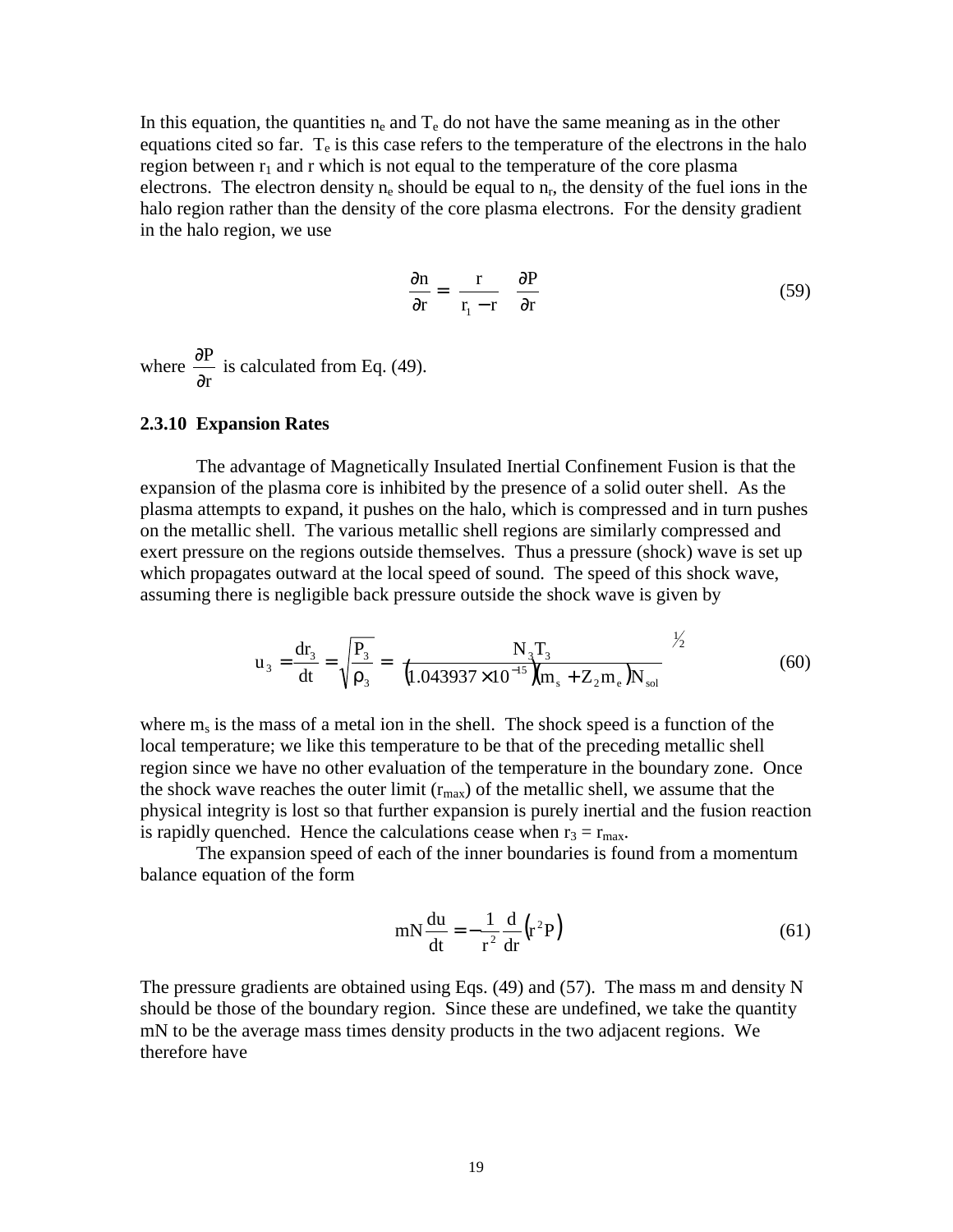$$
\frac{du}{dt} = \frac{d}{dt} \left( \frac{dr}{dt} \right) = \frac{-2 \left[ 2 \frac{P(r)}{r} + \frac{\partial P(r)}{\partial r} \right]}{\left( 1.043937 \times 10^{-15} \int m_f N_f + m_e N_e + m_\alpha (N_\alpha + N_{f\alpha}) + (m_f + m_e) N_1 \right]}
$$
(62)

with explicit expression for  $\frac{du_1}{dt}$  and dt  $rac{du_2}{dt}$ . If the gradient  $\frac{\partial (r^2P)}{\partial}$ r  $r^2P$ ∂  $\frac{\partial (r^2P)}{\partial r^2}$  is positive, the velocity derivative dt  $\frac{du}{dt}$  is negative. Should this condition hold for a sufficiently long time, it is possible for the speed to become negative. In our simulation, this does in fact occur and is critical for the generation of a significant amount of fusion power. Were it not for the requirement that

$$
r < r_1 < r_2 < r_3 \tag{63}
$$

combined with the limitation on dt  $\frac{dr_3}{dr_3}$  given by Eq. (60), this compression of plasma would not occur and our gains Q would be quite modest. Since we are assuming no energy transport across the boundaries  $r_1$  and  $r_2$  except for the bremsstrahlung, this radiation may play an important role in slowing down the expansion of the core and increasing Q.

#### **2.3.11 Alpha Source**

We recall that the source term for the thermal alphas is  $L_{\text{max}}$ . The last ( $k_{\text{max}}$ ) fast alpha group is treated somewhat differently from the others, so that some further discussion is warranted. Unlike the other fast alpha groups, the lower energy boundary for this group is not a preset number but instead is set equal to  $\frac{3}{2}T_{\alpha}$ . Thus,

$$
\overline{\mathbf{E}}_{k\max} = \frac{1}{2} \left[ \mathbf{E}_{k\max-1} + \frac{3}{2} \mathbf{T}_{\alpha} \right]
$$
 (64)

Unlike the other groups, this average energy is not a constant, but has the derivative

$$
\frac{d\overline{E}_{k_{\text{max}}}}{dt} = \frac{3}{4} \frac{dT_{\alpha}}{dt}
$$
 (65)

This additional factor must be kept in mind in solving Eq. (9) for  $L_{kmax}$ .

In the course of a calculation, it may happen that  $T_{\alpha}$  rises sufficiently to make  $\frac{3}{2}T_{\alpha} \ge E_{k_{\text{max}}-1}$ . Since we would get into a serious computational difficulty if  $E_{k_{\text{max}}}$  were allowed to approach too close to  $E_{k_{max}-1}$ , we must merge the  $k_{max}$  fast alpha group with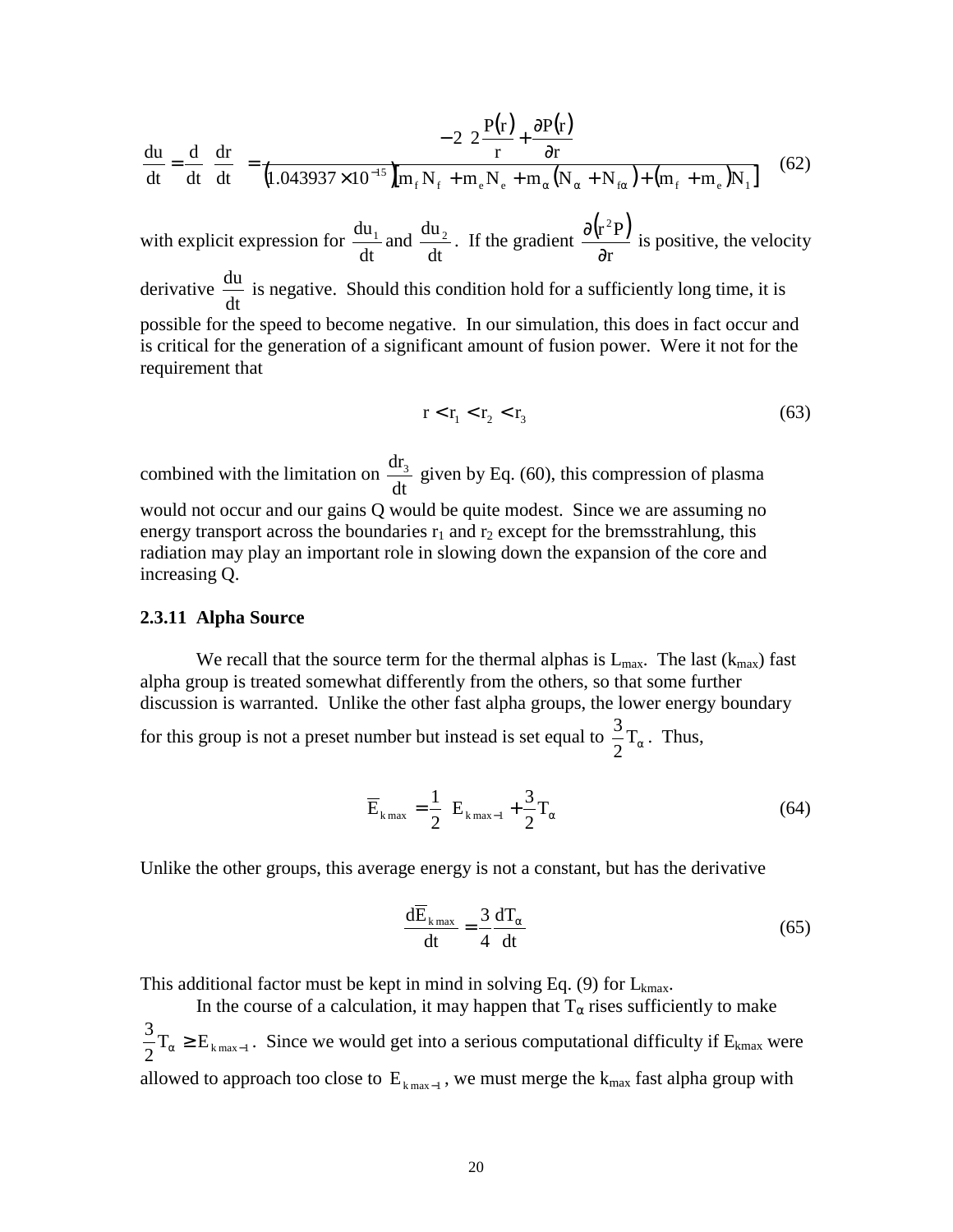the ( $k_{max}$  – 1) group when the energy difference  $(E_{k_{max}-1} - E_{k_{max}})$  becomes small. This of course reduces  $k_{max}$  by one. We would not have this problem if we made  $k_{max-1}$  large enough that it always remains well above  $\frac{3}{2}T_{\alpha}$ , but such a procedure would reduce to some extent the accuracy of the solution.

#### **2.3.12 Stability Considerations**

Although no attempt was made to carry out an exhaustive study of the stability problem in MICF, we have identified the most likely modes and assessed their impact on the energy multiplication capability of the system. Numerical simulations<sup> $(12)$ </sup> have shown that while the density increases outward from the center towards the halo region, the temperature drops over the same distance, allowing the pressure to remain nearly constant, i.e.,  $\nabla P = 0$ . The plasma pressure remains constant also in the halo region, while the jump in its value occurs across the magnetic field that separates the two regions.

The stability of a high beta (ratio of plasma pressure to magnetic field pressure) plasma with gradients in density, temperature, and magnetic field has been examined by Aydemir, et  $al^{(13)}$ , who have shown that the two important parameters are

$$
\tau = \frac{T_e}{T_i} \; ; \; \delta = \frac{\partial \ln B}{\partial \ln T_i} \tag{66}
$$

With  $\tau < 1 + \sqrt{2}$  as it is in MICF, the finite Larmor radius (FLR) modes are stable when  $\delta$  < 0, while the zero Larmor radius (ZLR) modes are stable when  $+$  τ  $\delta$  > 1  $\frac{0.5}{\phantom{000}}$ . In MICF, the FLR modes are stable since  $\delta \approx -1$ , while the ZLR modes may not be stable. However, upon close examination, it appears that neither of these modes is likely to occur in MICF, or if they do, they constitute at best very weak instabilities. This is so because the magnetic field gradient in the region of interest is zero (i.e.,  $\delta = 0$ ) since the field variation follows that of the plasma pressure, and as we have already noted,  $\nabla P = 0$ .

This clearly leaves those modes that can arise in a high beta plasma with  $\nabla P = 0$ , situated in a constant magnetic field. This instability has been studied by Mikhailovski $^{(14)}$ , and is characterized by the frequency

$$
\omega = \frac{2}{3} \omega_r \left[ 1 \pm \frac{i}{\sqrt{2}} \right] \tag{67}
$$

where  $\omega_r$  is the drift frequency. Such an instability gives rise to ambipolar diffusion characterized by the coefficient

$$
D = \frac{\gamma}{k_{\perp}^2} \quad ; \quad \gamma = \frac{\sqrt{2}}{3} \omega_r \tag{68}
$$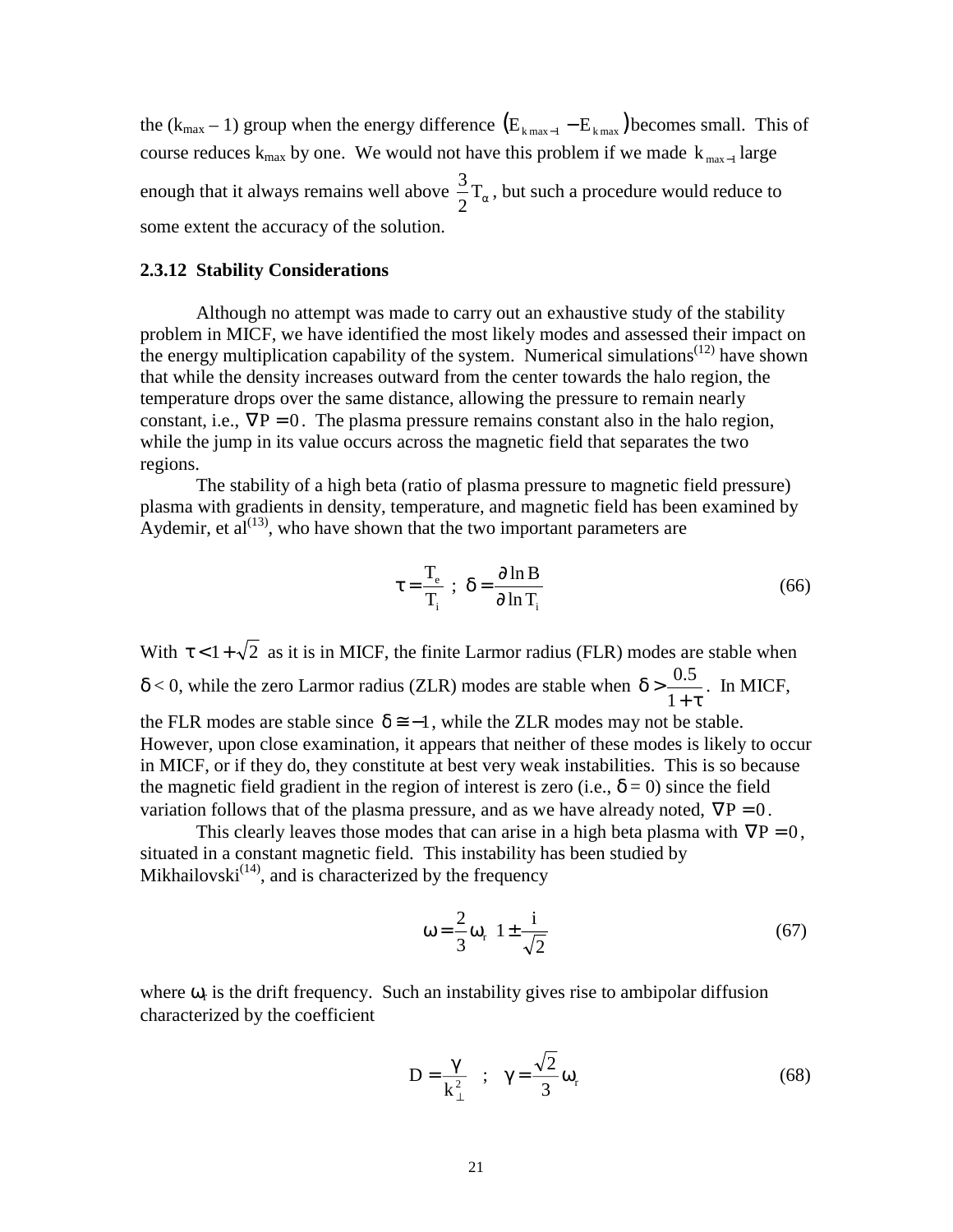where the perpendicular wave length  $k_{\perp}^{-1}$  is set approximately equal to the plasma radius. We label such a diffusion as "modified Bohm" since we have already used the conventional Bohm diffusion to represent the anomalous transport in some of the cases we have examined. Conventional Bohm is generally associated with collisionless, magnetized plasma and its adaptability to MICF plasma may be questionable since the plasma in this case is likely to be highly collisional. Nevertheless, the use of conventional Bohm is perhaps justified to dramatize the impact of anomalous transport and associated turbulence on the performance of MICF. As we shall note shortly, the modified Bohm can result in Q-values exceeding a thousand, re-affirming the notion that such transport can lead to a more efficient fueling of the hot plasma without degrading its temperature.

#### **3.0 Calculations Procedure and Results**

#### **3.1 Calculations Procedure**

A large number of computational runs were made in order to produce a comprehensive parameter study of the MICF system for potential utilization in space propulsion. For each run, the initial density, temperature, and radius of the hot plasma core species are specified. While the initial temperatures of the core electrons and ions may each be specified separately, for most of these runs the two were set equal. The thermal alpha temperature was always set equal to that of the core fuel ions, while the densities of thermal alphas and fast alpha groups were set to achieve an appropriate equilibrium in the slowing down process. In addition, the initial density and temperature for the halo, "ionized" metallic shell, and "un-ionized" metallic shell regions were specified, as were the boundary radii. Judging by the trends displayed by the governing equations, it was not necessary to start the halo and metallic temperatures too low. The inner edge of each of these regions should become quite hot almost instantaneously. We, therefore, chose to set the initial halo temperature  $T_1 = 0.10 \text{ keV}$  and the initial metallic shell temperatures  $T_2 = T_3 = 0.01 \text{ keV}$  and these choices appeared to be reasonable.

The shock wave velocity  $u_3$  is calculated while the other velocities are guessed at, but after a few iterations, these velocities settle down to their proper values. While the specified values for  $r_0$ , the initial cavity radius, and  $r_1$ , the initial other radius of the solid fuel, are design parameters, the value of  $r_2$  of the boundary between the "ionized" and "un-ionized" metal is arbitrary, but its selection was guided once again by equations and known values of densities, etc. We set the shock wave position  $r_3$  a small distance beyond  $r_2$  initially, since it should be located in the non-ionized metal, but initially should be just outside the ionized region.

The time-dependent differential equations are then solved to obtain the various densities, temperatures, radii, and velocities for each time step until the calculation is halted. We end the calculation when the shock wave reaches  $r_{\text{max}}$ , the specified radius of the metallic shell. At this point, presumably the physical integrity of the metallic shell is lost; from then on the expansion of the plasma core becomes purely inertial so that the plasma rapidly dissipates and cools, quenching the fusion reaction. Since our equations do not have this loss of physical integrity built in, we use the arbitrary cut-off on plasma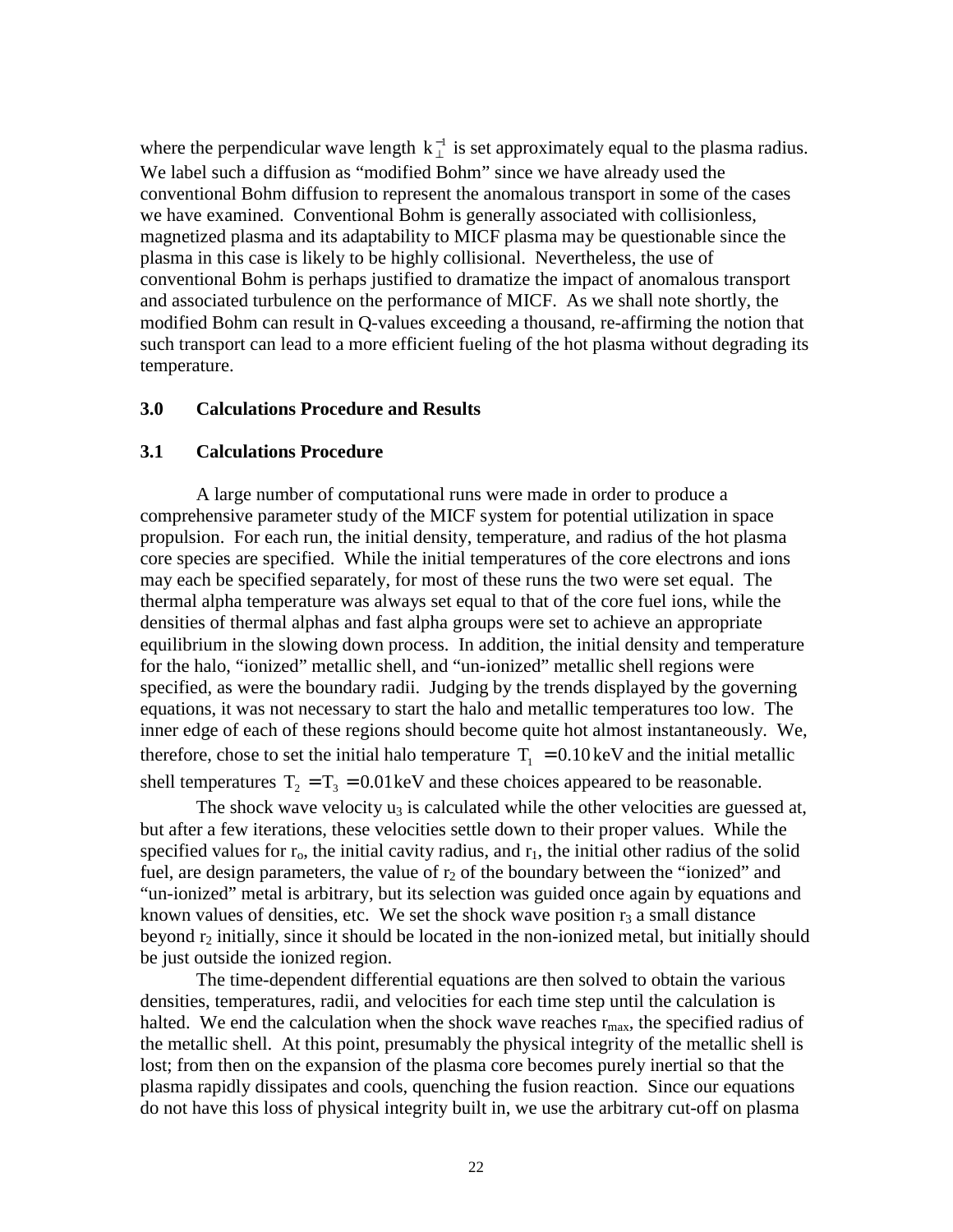radius in its place. For some runs, the shock wave never reaches  $r_{\text{max}}$ , since we also halt the computation if the plasma ion temperature in the core drops below 0.50 keV . Below this temperature, the fusion cross section  $\langle \sigma v \rangle_f$  is so small that there seems little chance of enough fusion energy being generated to re-heat the plasma and the gain Q is no longer changing appreciably with time.

#### **3.2 Results**

It appears that for most parameter ranges, the gain Q is considerably larger if the diffusion is classical than if it is anomalous (Bohm). Fig. 3 shows a typical result; over much of the range Q is an order of magnitude larger for classical diffusion than for Bohm diffusion. However, while the anomalous diffusion exemplified by Bohm appears to give a lower gain than does the classical, the "modified Bohm" addressed in the section on stability appears to provide higher gain than classical. Fig. 4 shows the gains obtained for the same pellet and initial density as in Fig. 3. Note that the gains in Fig. 4 are about an order of magnitude higher than the classical diffusion of Fig. 3, and almost two orders higher than the Bohm results reaching a high value of  $Q = 2623$  at  $E_{in} = 1.15$  MJ. The high gain regime in Fig. 4 thus also extends downward farther than those of Fig. 3, which dropped rapidly below 2.6 MJ.



Fig. 3: Gain Q vs. Input Energy E<sub>in</sub>. B = 100 T, N =  $5x10^{21}$  cm<sup>-3</sup>, r<sub>o</sub> = 0.15 cm,  $r_f = 0.18$  cm,  $r_{\text{max}} = 0.6$  cm.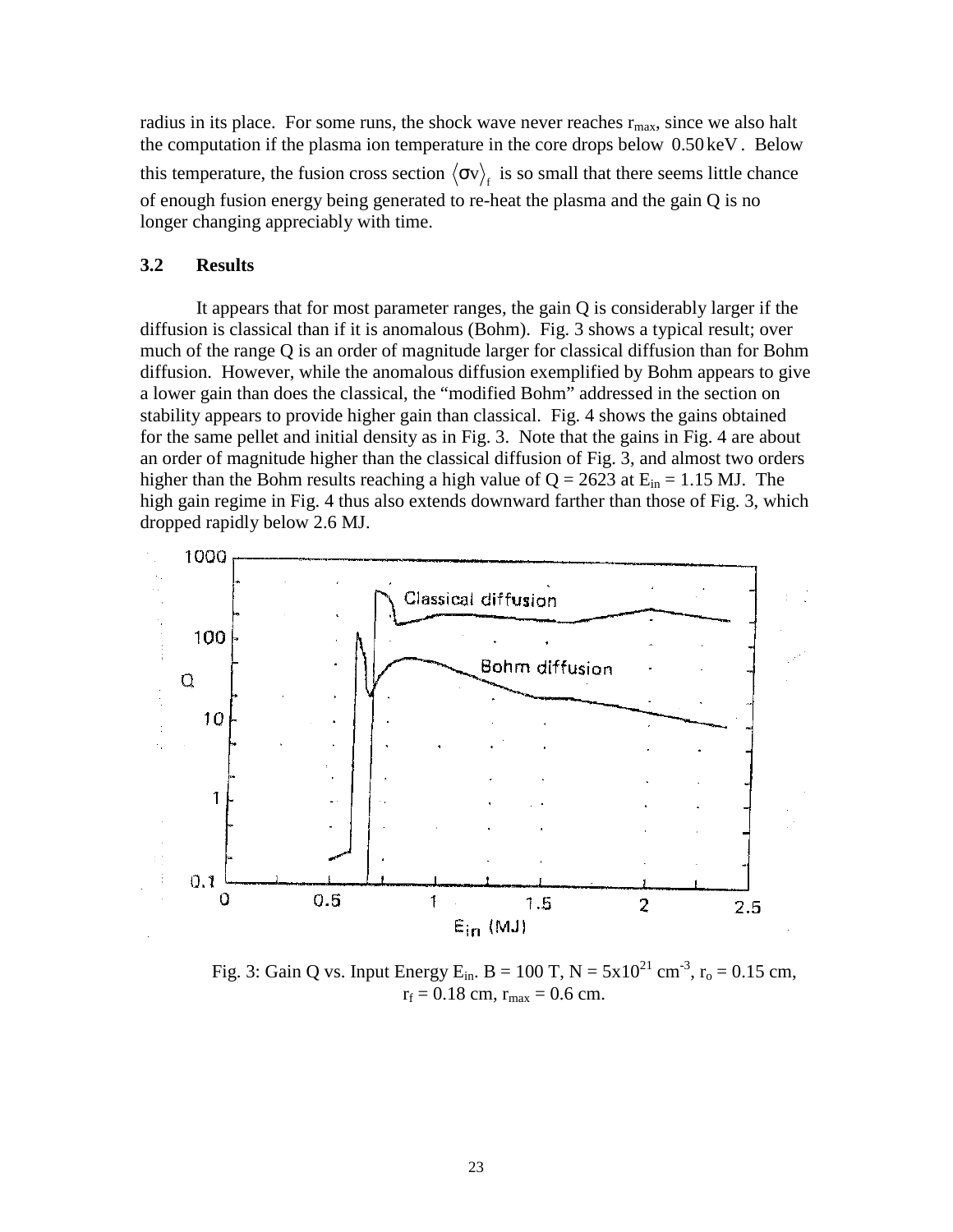

Fig. 4: Gain Q vs. Input Energy E<sub>in</sub> for Modified Bohm Diffusion. Initial N =  $5x10^{21}$  cm<sup>-3</sup>, r<sub>o</sub> = 0.15 cm, r<sub>f</sub> = 0.18 cm, r<sub>max</sub> = 0.6 cm.

Fig. 3 also demonstrates the typical behavior of the results as the input energy  $E_{in}$ is varied. The gain generally increased as  $E_{in}$  decreased, although this behavior is not completely monotonic. However, there seems to exist a "cut-off" input energy below which Q becomes extremely small. This behavior is shown again in Fig. 5, which is for a smaller pellet (0.6 cm outer radius instead of 1.0 cm) but otherwise similar parameters. The maximum gains possible with this smaller pellet are somewhat lower in the case of classical diffusion, though roughly comparable in the case of Bohm diffusion, but away from the cut-off energy seem to be comparable in both cases. The major difference to be noted between Figs. 3 and 5 is the range of  $E_{in}$  in each. For the larger pellet (Fig. 3), the cut-off energy is about 2.5 MJ, while for the smaller pellet (Fig. 5), the cut-off energy occurs at 0.6 MJ for Bohm diffusion, and 0.7 for classical.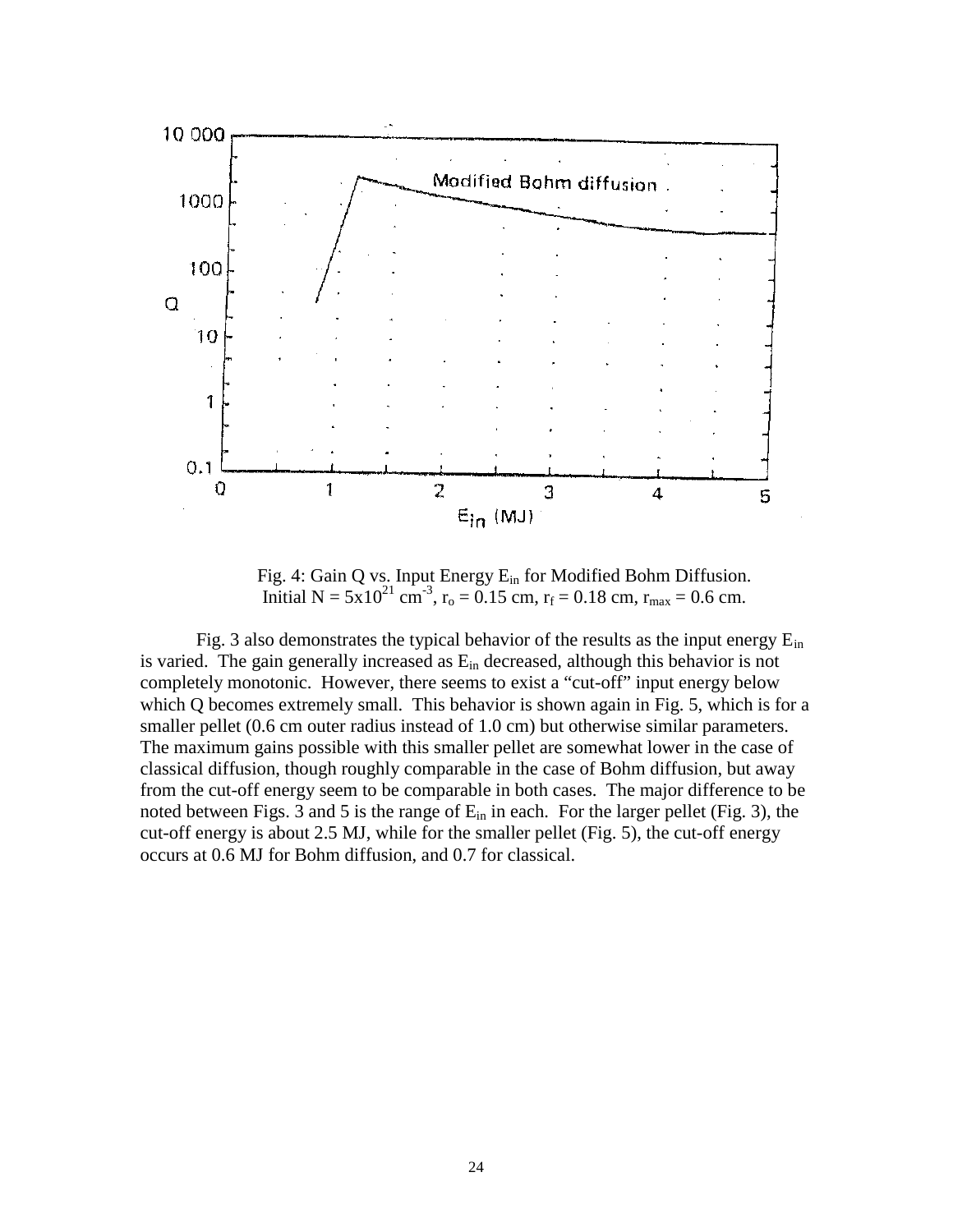

Fig. 5: Gain Q vs. Input Energy E<sub>in</sub>. B = 100 T, N =  $5x10^{21}$  cm<sup>-3</sup>, r<sub>o</sub> = 0.15 cm,  $r_f = 0.18$  cm,  $r_{\text{max}} = 0.6$  cm.

During a single run, the typical behavior is that the fuel ion temperature  $T_f$ initially drops while the density  $N_f$  increases. This latter effect is due to a more rapid diffusion into the core from the cool, dense halo then outward from the hot, diffuse core plasma. In those cases where the gain Q remains small, the temperature plunges so low that there is little fusion energy produced. If, however, the initial temperature and density were large enough,  $T_f$  goes through a minimum and begins to rise again. If this temperature can be maintained for a long enough period, an appreciable amount of fusion occurs and Q becomes quite large. Fig. 6 shows such a behavior;  $T_f$  rises to 227 keV and drops off very slowly beyond, falling to 74 keV at 100 ns when the shock wave reaches the wall. Most of the fusion energy was produced during the period when the pressure P was high; the gain at 24 ns was  $Q = 259$ , while the final gain (at 100 ns) was  $Q = 303$ . Thus, while we have specified an outer radius  $r_{\text{max}}$  for the shell of 1.0 cm, the gain would be almost as large if the radius was  $r_{\text{max}} = 0.4 \text{ cm}$ , the shock wave radius at 24 ns.

The diffusion process plays a very important role in determining the temperature behavior. A net influx of fuel ions is helpful to the fusion process in that it builds up the density; since the fusion rate is proportional to the square of the density, this build-up can increase Q quite significantly. However, the incoming ions are much cooler than those of the central core, so that a high inward flux tends to cool the core. In the neighborhood of 5 keV and lower, the drop off in  $\langle \sigma v \rangle$ , with decreasing temperature becomes quite sharp, so that the increase in density may well be offset by the decrease in  $\langle \sigma v \rangle_{\rm r}$ . The turnaround in fuel ion temperature shown in Fig. 6 occurred only after the halo had been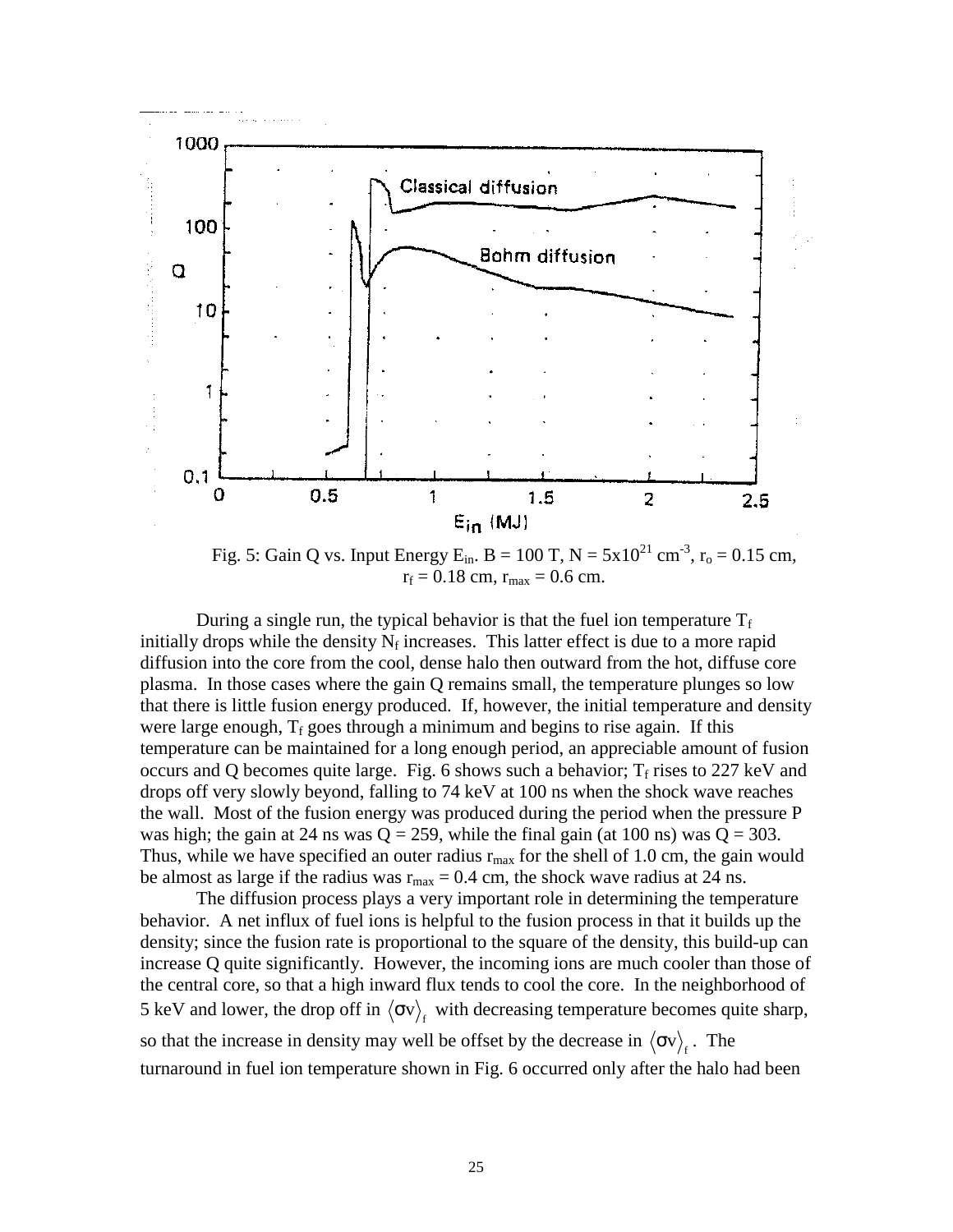

Fig. 6: Fuel Properties vs. Time for  $E_{in} = 4.033$  MJ.  $B = 100$  T,  $r_0 = 0.25$  cm,  $N = 5x10^{21}$  cm<sup>-3</sup>, T<sub>o</sub> = 20 keV

almost completely depleted (at 3.0 ns). In Fig. 7, we see that the radius r of the core increased for small times, while the outer radius  $r_1$  of the halo remained virtually constant until  $r_1 - r$  became very small. From that point onward,  $r_1$  and r necessarily go in step since we consider the halo to be depleted and arbitrarily set

$$
\frac{du_1}{dt} = \frac{r_1}{r} \frac{du}{dt}
$$

Under our assumptions, at that point the fluxes into and out of the core become zero. While we might expect metallic shell ions to begin flowing into the core at that point their large charge number may serve to inhibit such incoming flux sufficiently for our assumption to be reasonably justified.

A typical behavior is seen in Fig. 7 where the plasma core contracts shortly after the depletion of the halo, reaching a minimum in this case near 18 ns, just about where the pressure maximum occurs. Meanwhile,  $r_2$ , the outer radius of the ionized metal, and  $r_3$ , the shock wave position, are increasing monotonically. The result is the Q plot as a function of time shown in Fig. 8. We observe that most of the gain occurs during the "compression" phase of the core plasma behavior.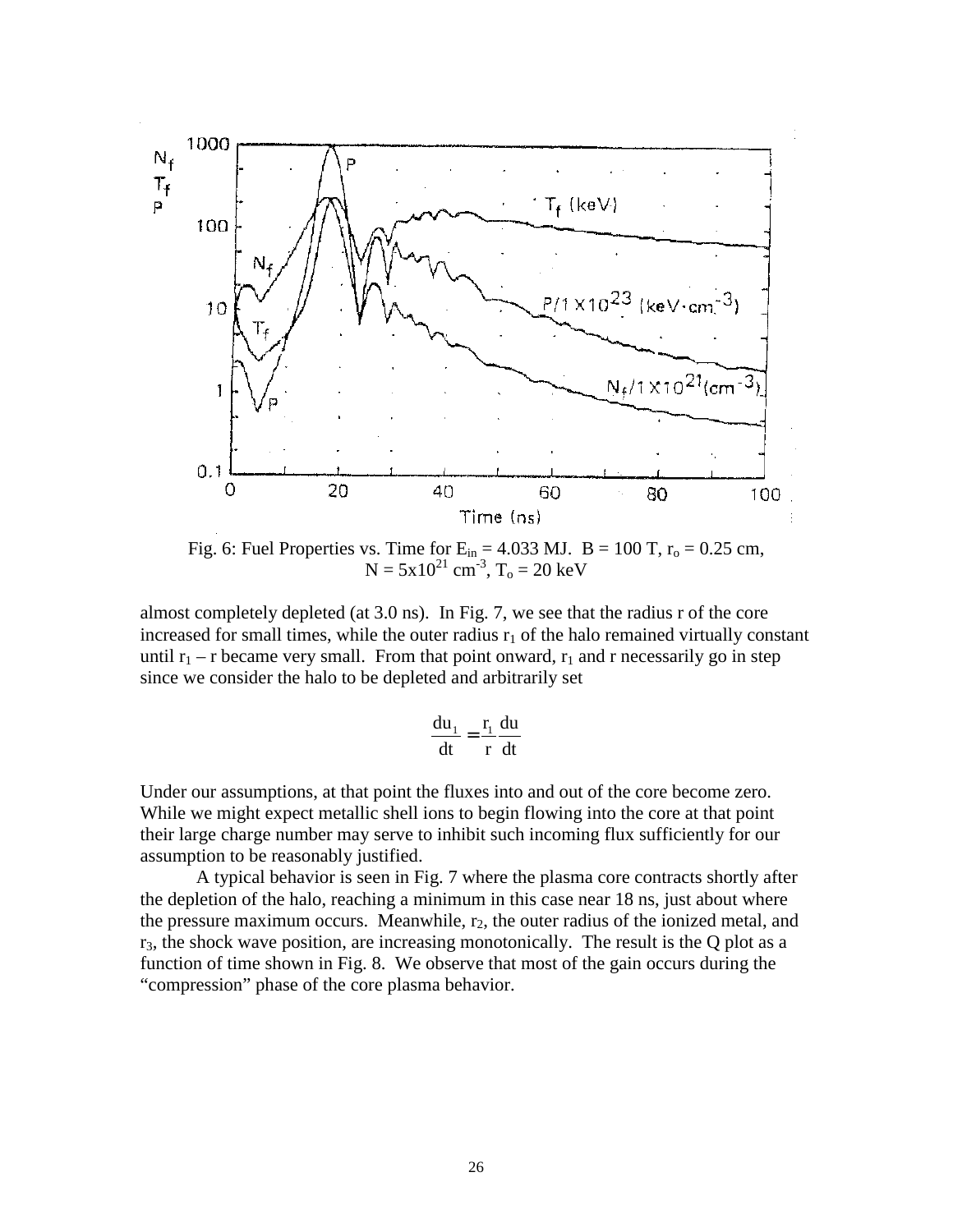

Fig. 7: Radii r,  $r_1$ ,  $r_2$ , and  $r_3$  vs. Time for  $E_{in} = 4.033$  MJ.  $B = 100$  T,  $N = 5x10^{21}$  cm<sup>-3</sup>, T<sub>o</sub> = 20 keV, Classical Diffusion.

Since diffusion plays such an important role in determining the gain for an MICF reactor, it is not surprising that our assumption for the value of the magnetic field strongly affects the results. For most of our runs, we have used the value of 100 tesla. One set of runs done with various magnetic field values suggests that this may be near the optimum value. Fig. 9 shows Q falling off rather rapidly for small fields, and also falling, if less precipitously, as the field increases above 100 tesla.

The cut-off gain Q also scales with  $r_0$  up to almost  $r_0 = 0.3$  cm for classical diffusion; for Bohm diffusion, however, Q falls slightly as  $r<sub>o</sub>$  increases. On the whole, since achieving the indicated input energies is likely to be one of the major challenges for MICF, it appears that the smaller the pellet, the better off we will be. The initial guess for the plasma density  $N_0$  appears to have relatively little effect on the results for densities in the range  $1.5 \times 10^{21} \le N_0 \le 5 \times 10^{21}$ , although there are indications that still higher densities may produce higher Q for lower input energy. Fig. 11 shows the results from one set of runs for classical diffusion with an initial cavity radius of 0.25 cm, and an outer radius of  $r_{\text{max}} = 1.0$  cm. No runs were made for initial densities between  $5 \times 10^{21}$ and  $1.0\times10^{22}$  so the straight lines in this region simply indicate insufficient data.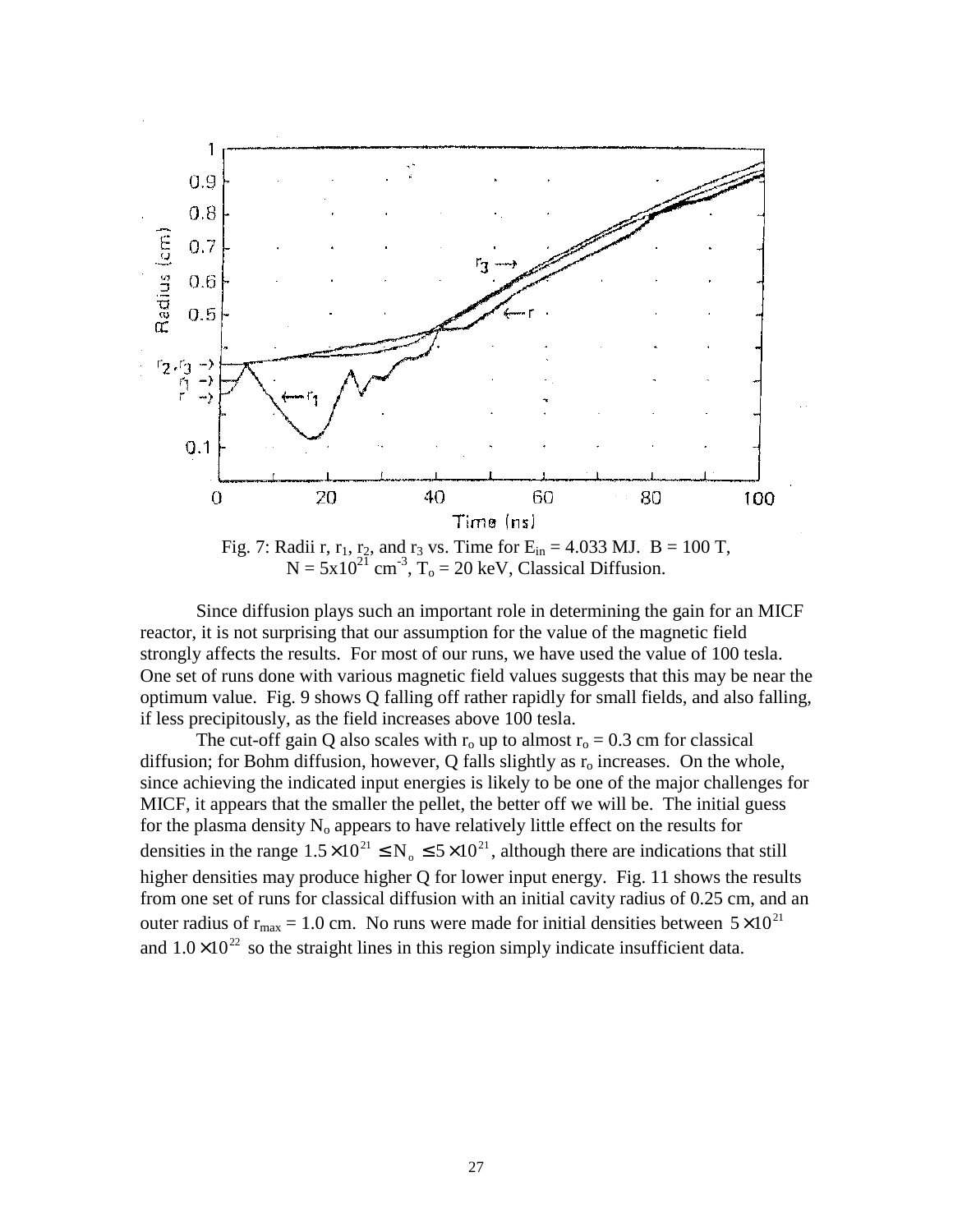

Fig. 8: Gain Q vs. Time for  $E_{in} = 4.033$  MJ.  $B = 100$  T,  $N = 5 \times 10^{21}$  cm<sup>-3</sup>,  $T<sub>o</sub> = 20$  keV, Classical Diffusion

#### **4.0 Application to Propulsion**

To assess the effectiveness of MICF as a propulsion system, we choose a pellet design such as that given in Fig. 5, namely one with  $r_0 = 0.15$  cm,  $r_f = 0.18$  cm, and  $r_{\text{max}}$  0.6 cm. We envisage a propulsion system as depicted in Fig. 12 where MICF pellets are injected into a reactor chamber where they are zapped by a beam of antiprotons  $\overline{p}$ ) and exhausted from the chamber via a magnetic nozzle which is an integral part of an external magnetic field that also serves to cushion the chamber walls from the shock of the microexplosions. We choose a modest rep rate  $(\omega)$  of 10 Hertz so that the thrust produced by the system can be written as

$$
F = \omega m_{T} v_{e}
$$
 (69)

where  $m<sub>T</sub>$  is the mass of the pellet and  $v<sub>e</sub>$  the exhaust velocity of the pellet as it emerges from the nozzle, which occurs at the end of the burn. At that point (i.e., when the shock wave within the pellet has reached the outer metal surface), physical integrity of the pellet is no longer preserved and disassembly might take place, i.e., the pellet would perhaps be a collection of debris, but for simplicity we assume that the pellet remains intact as it comes out of the nozzle. In order to calculate  $v_e$ , we must first determine the energy content of the pellet at the end of the burn. We assume the "modified Bohm"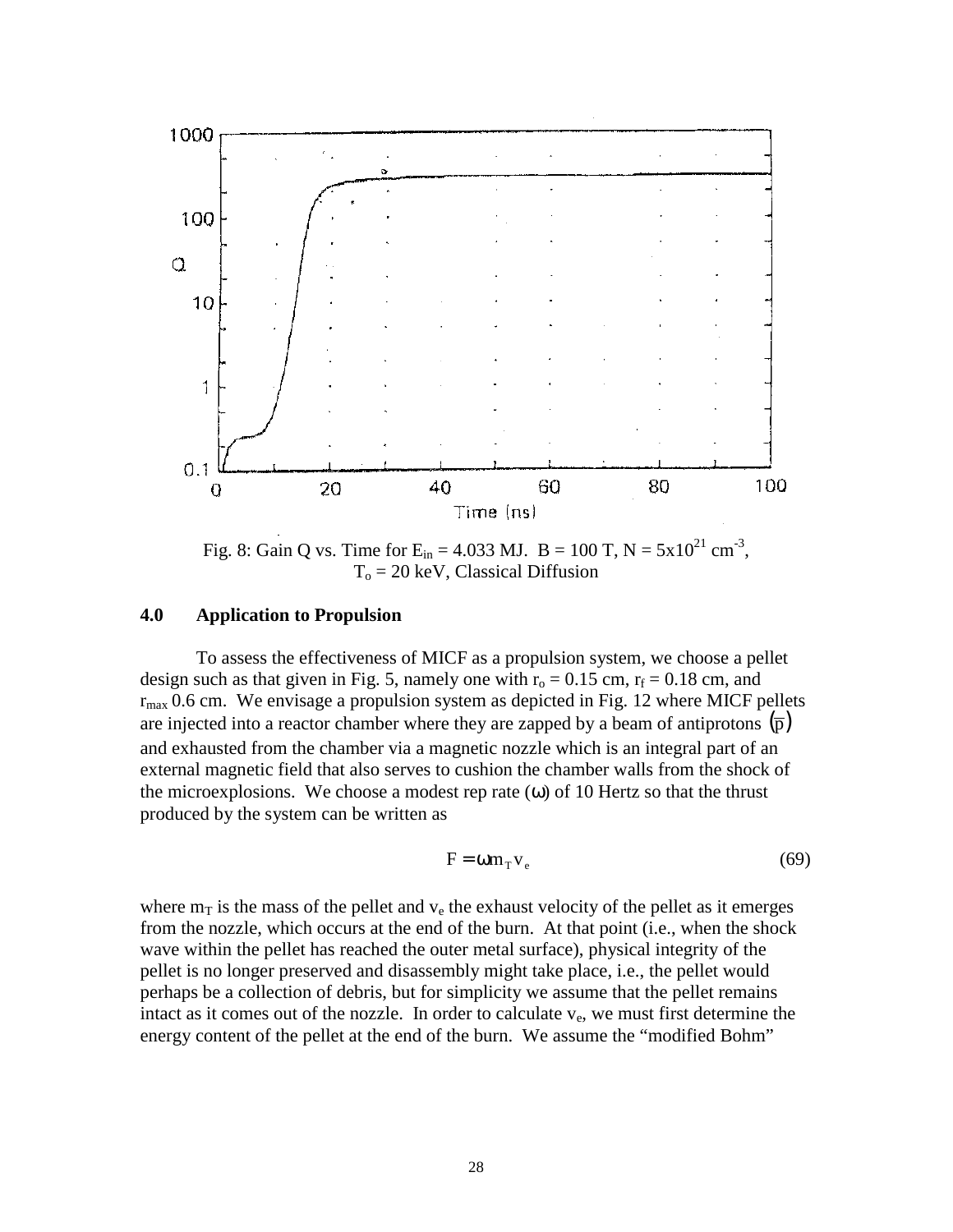

Fig. 10: Cut-off Input Energy  $E_{in}$  and Gain Q vs. Initial Cavity Radius  $r_o$ .  $B = 100$  T,  $N_0 = 5x10^{21}$  cm<sup>-3</sup>.

diffusion during the burn and, if we apply that scaling to the pellet in question, we find that at Ein of 2 MJ the Q-value is about 900, giving an energy output of 1800 MJ. For the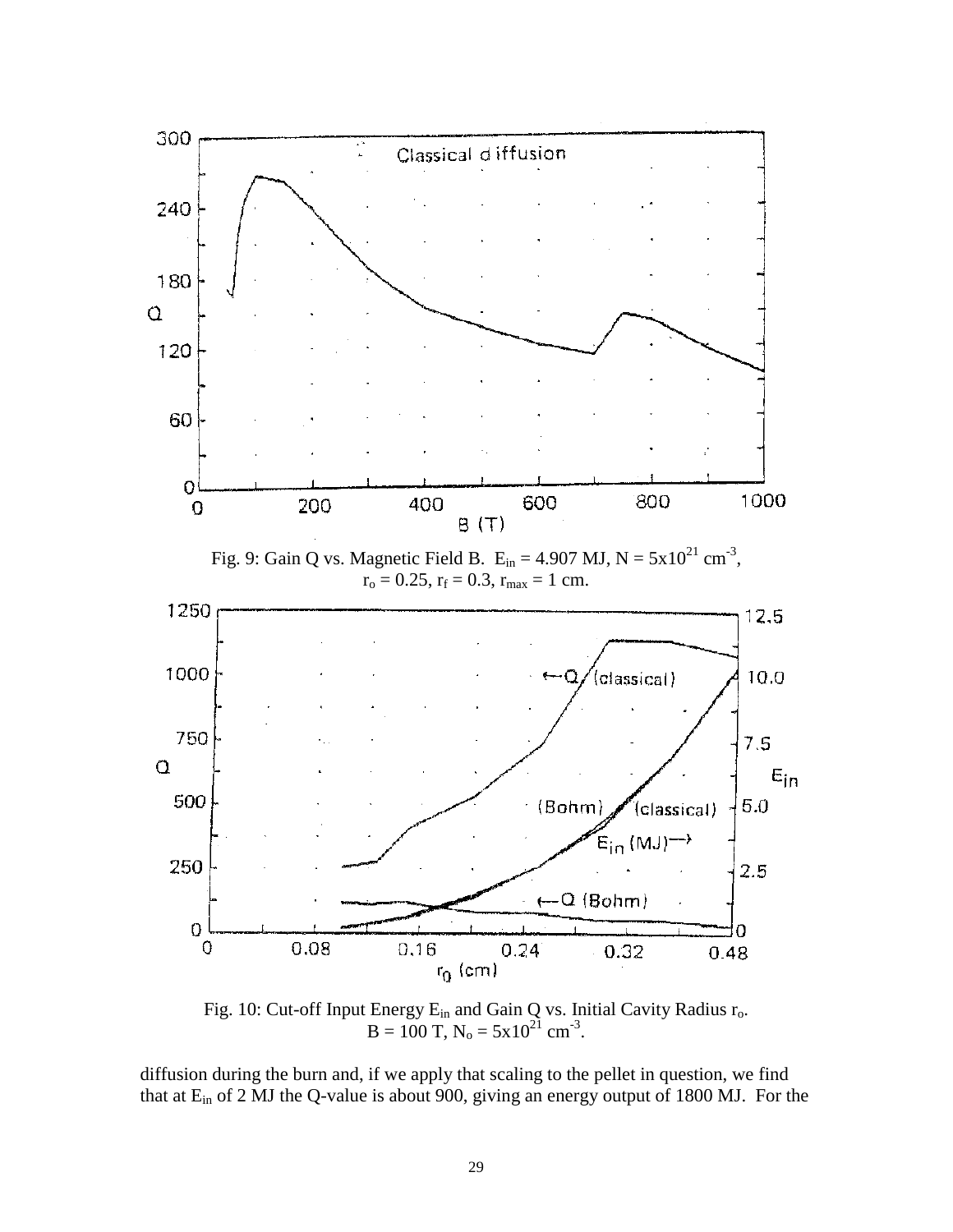pellet in question, the mass can be readily calculated to be 3.42 gm, and this yields s  $v_e = 1.03 \times 10^6 \frac{\text{m}}{\text{s}}$ . This, of course, gives rise to  $I_{sp} \approx 1.03 \times 10^5 \text{ s}$  which is well within the range displayed in Fig. 1. From Eq. (69), we find that the thrust generated by the system at  $\omega = 10$  to be  $F = 3.523 \times 10^4$  N.



Fig. 11: Cut-off Input Energy  $E_{in}$  and Gain Q vs. Initial Plasma Density N<sub>o</sub>. B = 100 T, Initial cavity radius  $r_0 = 0.25$  cm.

As a first application to the MICF propulsion, we consider the one-way robotic mission to the Oort Cloud at 10,000 AU, a mission considered by NASA as a precursor to a mission to the nearest star, Alpha Centauri. From the standard non-relativistic rocket equation, it can be shown for a fly-by mission that the travel time  $t_f$ , and the distance  $s_f$ are given by $^{(15)}$ 

$$
t_f = \frac{m_i - m_f}{F} v_e
$$
 (70)

$$
s_{f} = \frac{m_{i}v_{e}^{2}}{F} \left[1 - \frac{m_{f}}{m_{i}} + \frac{m_{f}}{m_{i}}\ln\left(\frac{m_{f}}{m_{i}}\right)\right]
$$
(71)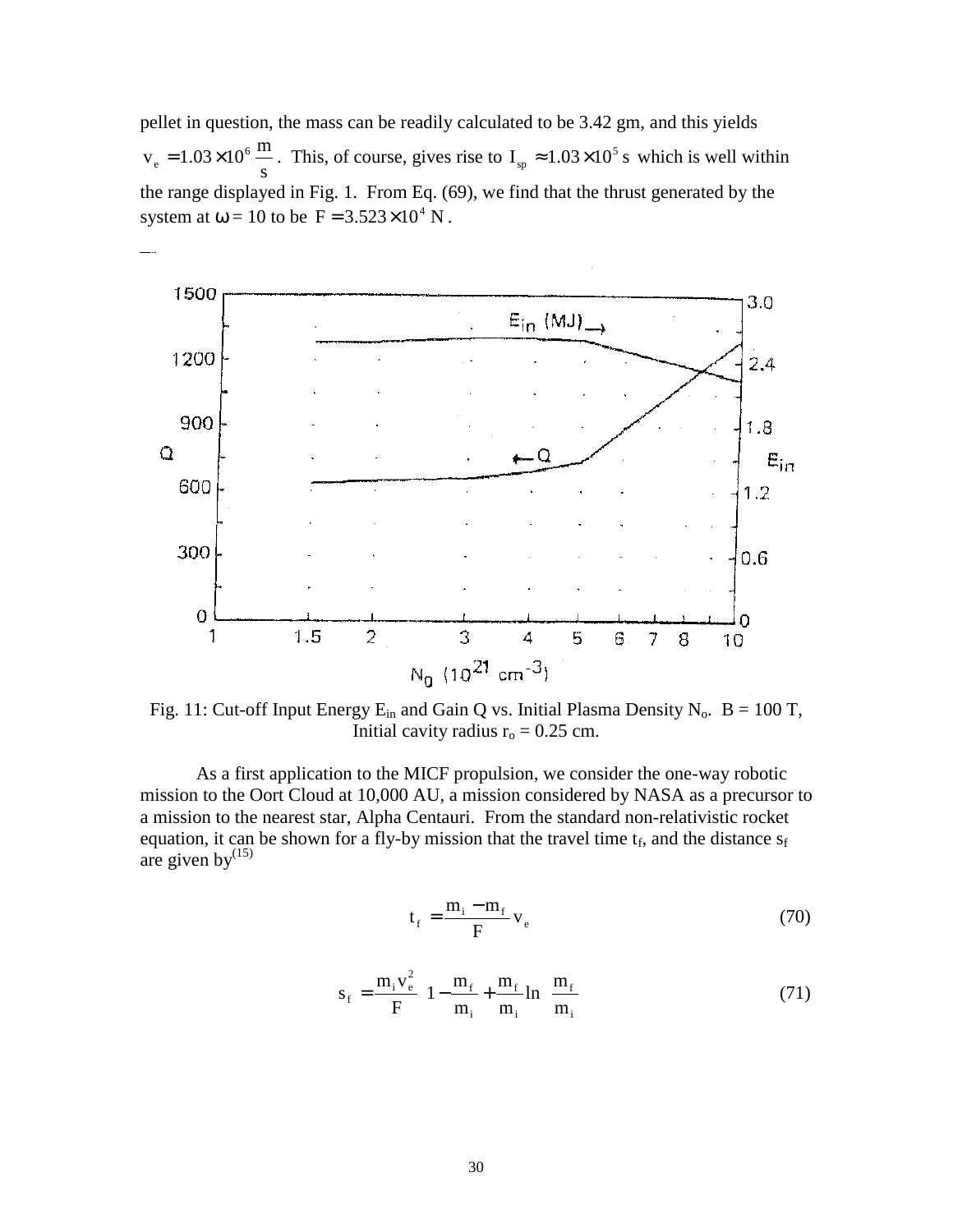



$$
\mathbf{v}_{\rm f} = \mathbf{v}_{\rm e} \ln \left[ \frac{1}{1 - \frac{\text{Ft}_{\rm f}}{m_{\rm i} \mathbf{v}_{\rm e}}} \right]
$$
(72)

where  $m_i$  and  $m_f$  are the initial and final (dry) vehicle masses respectively, and  $v_f$  the velocity of the vehicle when it reaches its destination assuming it started from rest. Some design of the propulsion system is required in order to make use of the above equations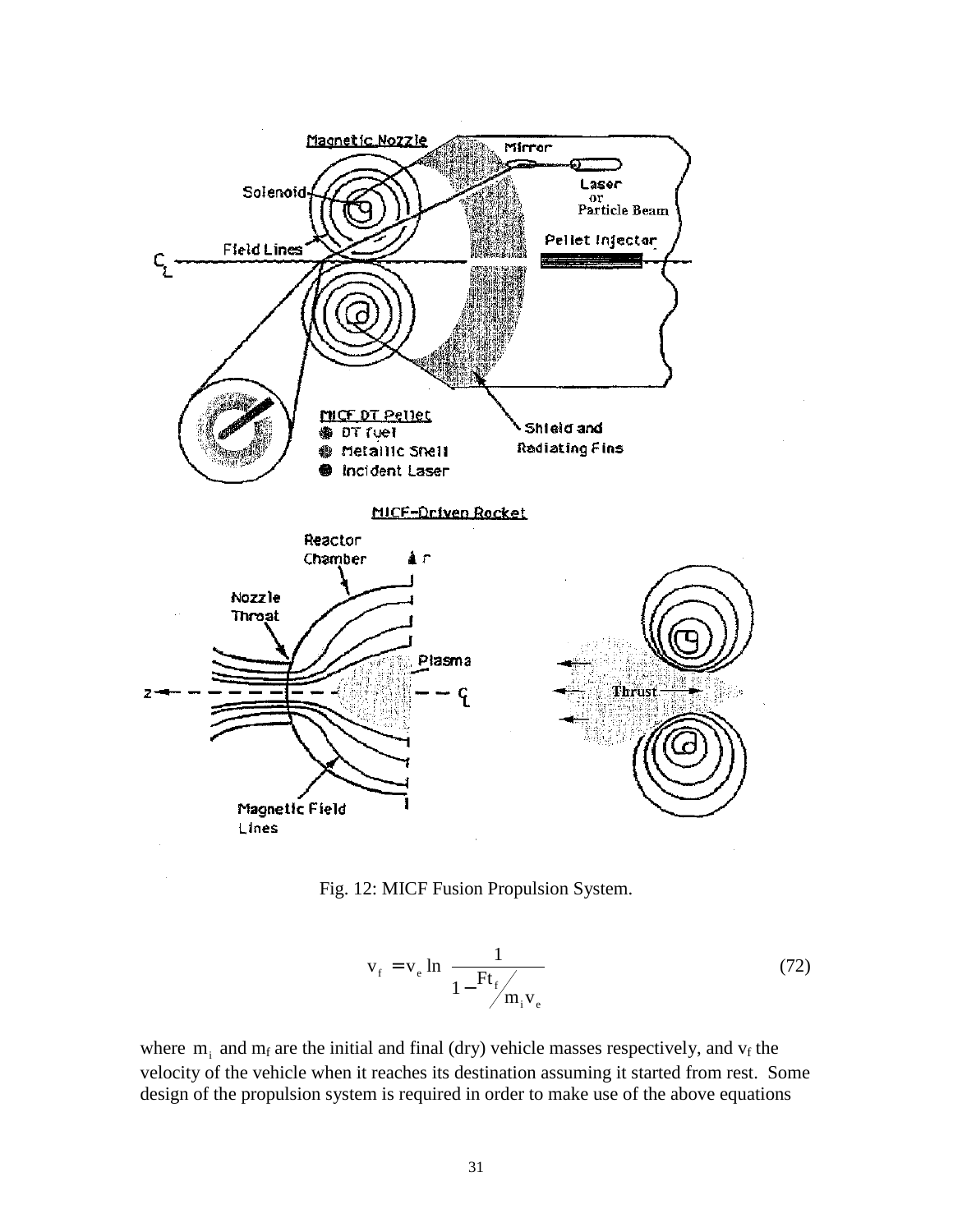and for that we choose a design for a laser-driven inertial fusion rocket<sup> $(16)$ </sup> but without the laser driver. The assumption being that an antiproton-driven system will be significantly less massive than a laser-driven one, and as a result, we estimate the dry mass of the vehicle to be 220 metric tons (mT). Clearly, this aspect of the analysis is subject to further investigation and detailed study which is beyond the scope of this work. Nonetheless, this choice of  $m_f$  appears to be reasonable and would allow a meaningful assessment of MICF as a propulsion system. Substituting these quantities into Eqs. (70) and (71), we find that the fly-by mission to 10,000 AU takes 47 years with the pellet design described above, and requires 166 gms of antiprotons to accomplish such a mission. Clearly, a more optimum design might yield significantly better results!

For the second propulsion example, we consider a round trip mission to Jupiter, a somewhat distant planet in the solar system. Using a continuous burn acceleration / deceleration type of trajectory at constant thrust, the travel time is given by Eq. (1) or

$$
\tau_{RT} = \frac{4D}{v_e} + 4\sqrt{\frac{Dm_f}{F}}
$$
\n(73)

where, in this case, D denotes the linear distance from Earth to Jupiter which is  $6.29 \times 10^{11}$  m. When the values of v<sub>e</sub>, m<sub>f</sub>, and F given earlier are inserted in this equation, the result is 120 days, and the amount of antiprotons required is 1.16 gm.

### **5.0 References**

- 1. T. Kammash, Fusion Energy in Space Propulsion, AIAA Progress in Astronautics and Aeronautics, Vol. 167, Ch. 1 (1995).
- 2. D. J. Poston and T. Kammash, Nuclear Science and Engineering, 122, 55 (1996).
- 3. L. Spitzer, Jr., Physics of Fully Ionized Gases, Interscience Publishers, Inc., New York (1956).
- 4. Y. B. Zeldovich, and Y. P. Raizer, in Physics of Shock Waves and Hydrodynamic Phenomena, Academic Press, New York, p. 258 (1966).
- 5. C. A. Rouse, in Progress in High Temperature Physics and Chemistry, Vol. 4, p. 145, Pergamon Press (1971).
- 6. D. L. Galbraith and T. Kammash, Electric Power Research Institute Report EPRI-ER-521 (1978).
- 7. S. L. Greene, Lawrence Livermore National Laboratory Report UCRL-70522 (1967).
- 8. T. Kammash, Fusion Reactor Physics Principles and Technology, Ann Arbor Science Publishers, Ch. 3 (1975).
- 9. T. Kammash and D. L. Galbraith, Nuclear Fusion, 13, 133 (1973).
- 10. D. L. Galbraith and T. Kammash, Fusion Technology, 16, 65 (1989).
- 11. N. A. Krall and A. W. Trivelpiece, Principles of Plasma Physics McGraw-Hill, New York, p. 20, (1973).
- 12. A. Hasegawa, et al, Nuclear Fusion, 28, 369 (1988).
- 13. A. Y. Aydemir, et al, Physics of Fluids, 30, 3038 (1987).
- 14. A. E. Mikhailovski, Soviet Physics, Doklady, 15, 471 (1970).
- 15. B. N. Cassenti and T. Kammash, STAIF 1999 CD-ROM (1999).